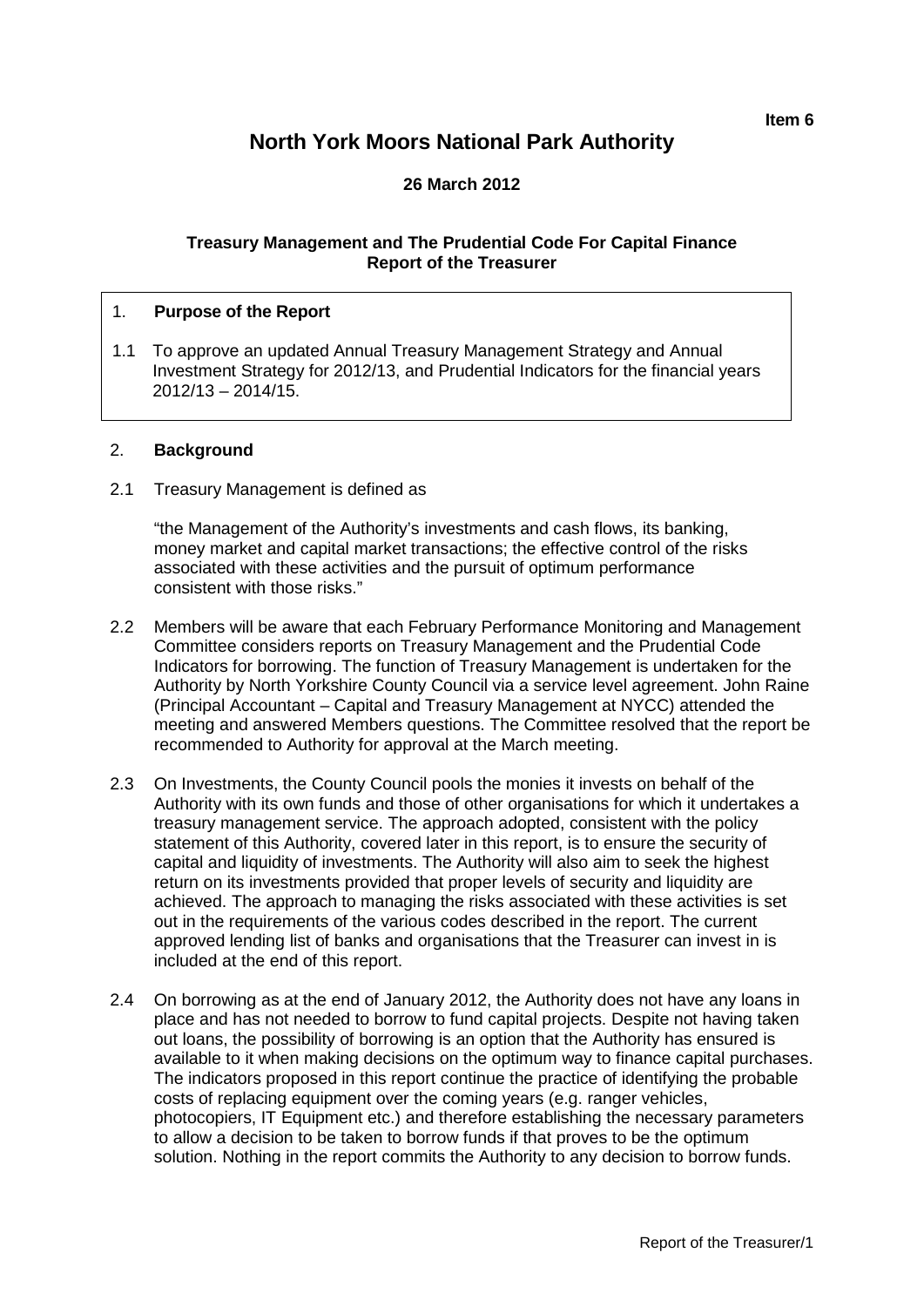- 2.5 The Authority is required to
	- (a) approve an **Annual Treasury Management Strategy (ATMS)** for 2012/13;
	- (b) approve an **Annual Investment Strategy** for 2012/13;
	- (c) approve a **Minimum Revenue Provision Policy** for 2012/13; and
	- (d) approve an updated set of **Prudential Indicators** for the period 2012/13 to 2014/15.
- 2.6 In doing so, it must have regard to the following guidance, both of which have been adopted previously by the Authority:
	- **CIPFA Code of Practice on Treasury Management in the Public Services** which was originally issued in 2001 and subsequently updated in November 2009 and adopted by the Authority on 15 February 2010.
	- **CIPFA Prudential Code for Capital Finance in Local Authorities** which was introduced from 1 April 2004. This Code was also updated in November 2009 and adopted by the Authority on 15 February 2010.
- 2.7 Both the Code of Practice on Treasury Management and the Prudential Code have again been updated in November 2011 following recent developments in the market place and the introduction of the Localism Act. Where appropriate these changes have been reflected in this report. Although these changes do not have significant impact on day to day Treasury Management activities, the Performance Monitoring & Management Committee is asked to recommend the Authority adopts the revised Code issued in November 2011.
- 2.8 In addition to the two CIPFA Codes referred to above, the Government (Department of Communities and Local Government) issues statutory guidance on (i) Local Government Investments and (ii) Minimum Revenue Provision (for debt repayment) to which the Authority must have regard. This statutory guidance was revised in November 2009 and again with effect from 1 April 2012.
- 2.9 The combined effect of these Codes and their relevant Regulations is that the Authority has to have in place by the start of the new financial year the following:
	- (a) An up to date Treasury Management Policy Statement;
	- (b) An Annual Treasury Management and Investment Strategy Statement and Minimum Revenue Provision Policy.
- 2.10 As noted above, the Treasury Management arrangements of the Authority are currently provided under contract by North Yorkshire County Council. The County Council is required (under this contract) to comply with the terms of this Authority's approved Treasury Management Policy Statement and Annual Treasury Management Strategy.
- 2.11 Members should bear in mind that the Authority's Treasurer is also Treasurer of North Yorkshire County Council and is responsible for both the County Council's and the National Park Authority's treasury management policies and strategies.

#### 3. **Treasury Management Policy Statement**

3.1 The CIPFA Code of Practice on Treasury Management (as updated in 2011) requires the Authority to approve: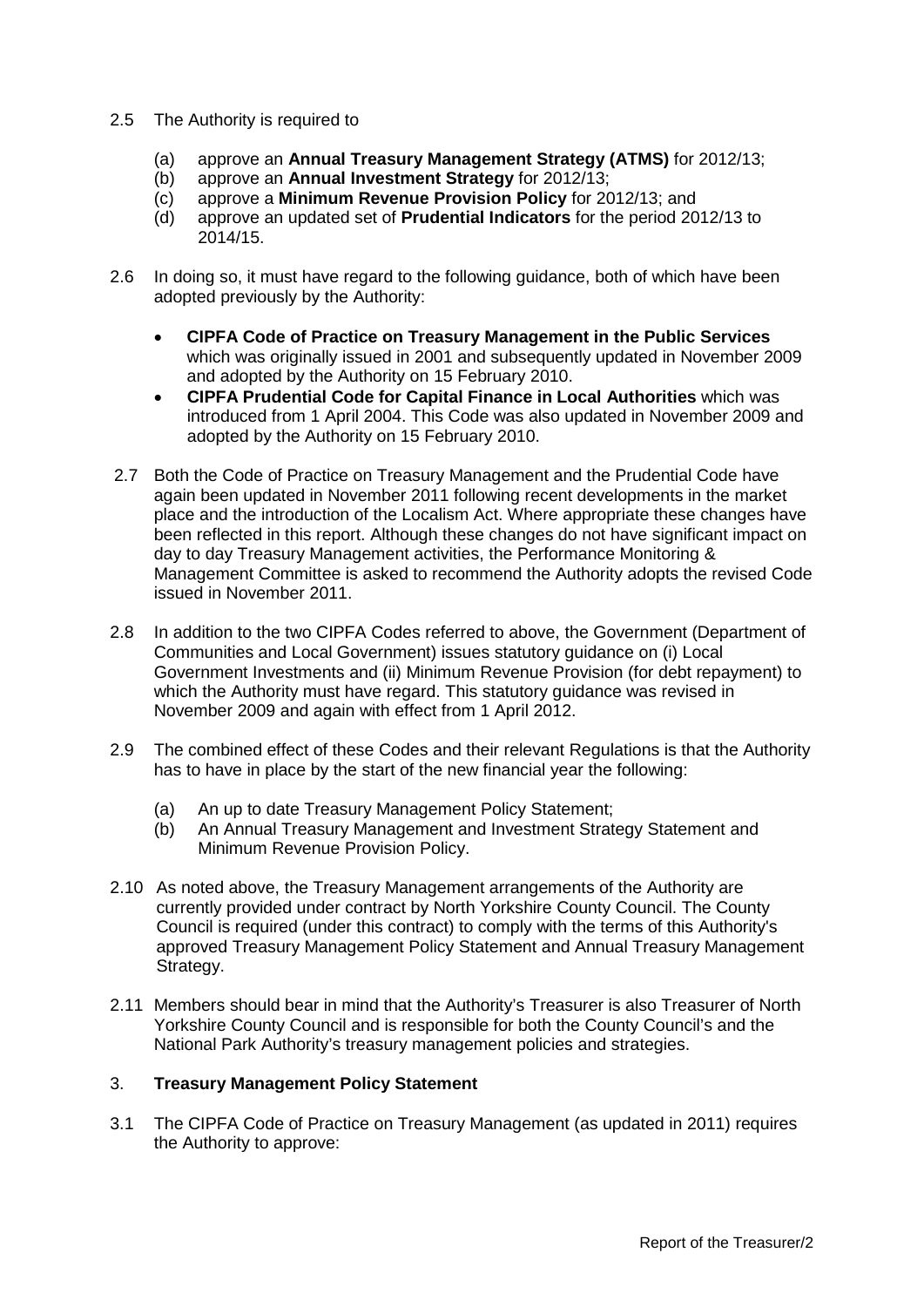- (a) a **Treasury Management Policy Statement** (TMPS) stating the policies, objectives and approach to risk management of its treasury management activities.
- (b) suitable **Treasury Management Practices** (TMPs) setting out the manner in which the Authority will seek to activitate the policies and objectives and prescribing how it will manage and control these activities.
- 3.2 Based on the requirements detailed in **paragraph 3.1(a)** above, a **Treasury Management Policy Statement** stating the Authority's policies and objectives of its treasury management activities is set out below and no changes are required.
- 3.3 The Authority defines the policies and objectives of its treasury management activities as follows:
	- (a) treasury management is the management of the Authority's investments and cash flows, its banking, money market and capital market transactions, the effective control of the risks associated with these activities, and the pursuit of optimum performance consistent with these risks.
	- (b) the successful identification, monitoring and control of risk will be the prime criteria by which the effectiveness of the treasury management activities will be measured. Accordingly the analysis and reporting of treasury management activities will focus on their risk implications for the Authority.
	- (c) that effective treasury management will provide support towards the achievement of the business and service objectives of the Authority. The Authority is therefore committed to the principles of achieving best value in treasury management, and to employing suitable performance measurement techniques, within the context of effective risk management.
- 3.4 As emphasised in the revised 2011 Treasury Management Code of Practice, responsibility for risk management and control of Treasury Management activities lies wholly with the Authority and officers of both this Authority and North Yorkshire County Council involved in Treasury Management activities are explicitly required to follow Treasury Management policies and procedures.
- 3.5 As referred to in **paragraph 3.1(b)** above, the CIPFA Code of Practice on Treasury Management requires a framework of Treasury Management Practices (TMPs) setting out the manner in which the Authority will seek to achieve these policies and objectives, and prescribing how it will manage these activities. The Code recommends twelve different TMPs.
- 3.6 As the Treasury Management activities of the Authority are carried out by North Yorkshire County Council, the approach used in previous years has been for the Authority to adopt the TMPs used by North Yorkshire County Council to govern their own Treasury Management activities. The North Yorkshire County Council TMPs have recently been updated in the light of new Codes from CIPFA and Statutory Guidance from the Government.
- 3.7 A copy of the County Council's TMPs are available to Members on request.
- 3.8 The County Council's updated TMPs will however be submitted to a future meeting of the Performance Monitoring and Management Committee for consideration in order to discharge their scrutiny responsibility for Treasury Management.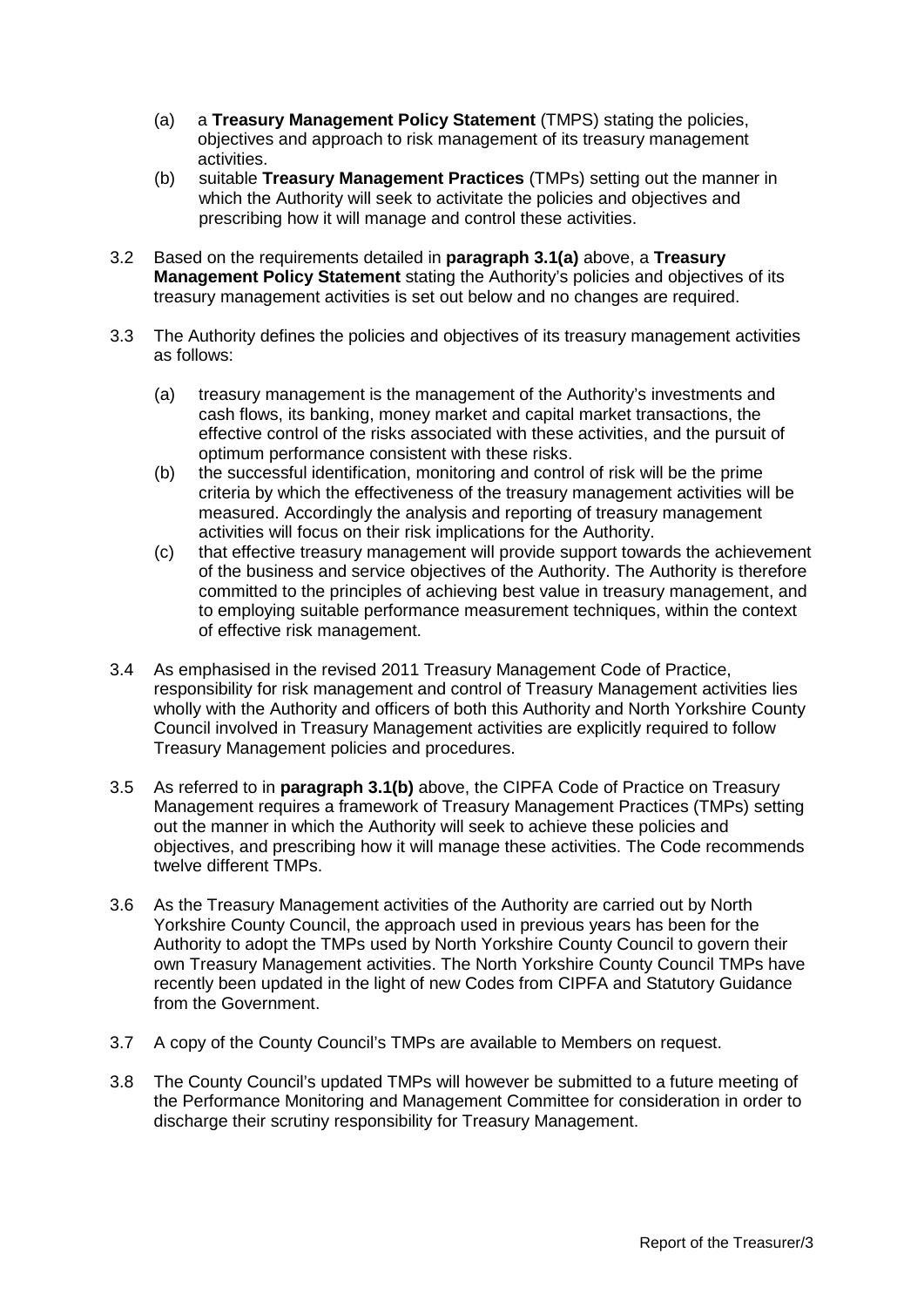# 4. **CIPFA Prudential Code For Capital Finance In Local Authorities**

4.1 Under the terms of the Local Authorities (Capital Finance and Accounting) Regulations 2003, the Authority must comply with the CIPFA Prudential Code on Capital Finance in Local Authorities as updated in 2011. This requires the Authority to determine affordable borrowing limits calculated in accordance with the Code.

#### 5. **Local Authority Investments and Annual Investment Strategy**

- 5.1 Under Section 15 (1) (a) of the Local Government Act 2003, the Authority is required to have regard to Investment Guidance issued by the Secretary of State in respect of the investment of cash funds. Updated with effect from 1 April 2012 this Guidance on Local Government Investments requires an **Annual Investment Strategy (AIS)** to be approved by Members.
- 5.2 In terms of an **Annual Investment Strategy** for the National Park Authority, the current contractual arrangements with North Yorkshire County Council for the investment of surplus cash balances mean that the Authority can use the AIS adopted by the County Council on 31 January 2012. **As a result there is no need to adopt a separate document as part of the Annual Treasury Management report**.
- 5.3 A copy of the County Council's current AIS is available to members on request, and a copy will be available at the meeting.
- 5.4 The County Council's current AIS will however be submitted to a future meeting of the Performance Monitoring and Management Committee for consideration in order to discharge their scrutiny responsibility for Treasury Management.

#### 6. **Annual Treasury Management Strategy 2012/13**

6.1 One of the requirements of the CIPFA Code of Practice (updated 2011) is that an annual Treasury Management Strategy is considered and approved for each financial year.

The Strategy attached as **Appendix 1** includes:

- The Treasury Limits in force which will limit the treasury risk and activities of the Authority:
- Prudential Indicators.
- The current treasury position.
- The Borrowing Requirement and Borrowing Limits.
- Borrowing Policy.
- Prospects for interest rates.
- The Borrowing Strategy.
- Minimum Revenue Provision Policy.
- Annual Investment Strategy.
- Other treasury management issues.

The Treasurer will report to the Authority, if and when necessary during the year, on any changes to this Annual Strategy arising from the use of operational leasing or any other innovative methods of funding.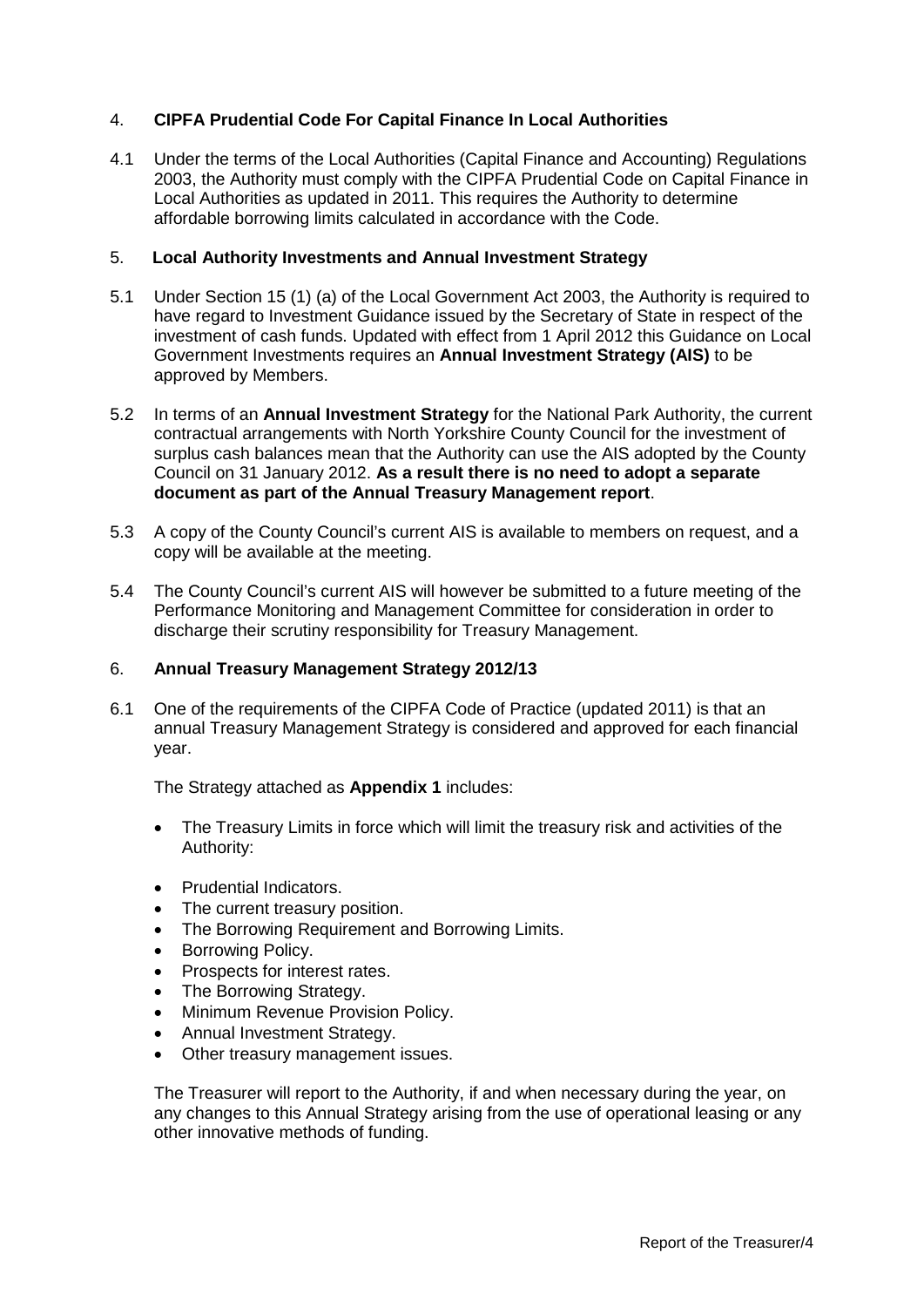# 7. **Approved Lending List**

- 7.1 The approved Lending List of Organisations (counterparties) to which the Authority may make investments, together with the maximum sum at any time that can be placed with each, is outlined in the County Council's Treasury Management Practices (TMPs) and Treasury Management Policy Statement (TMPS) as covered by the contractual arrangements with the County Council.
- 7.2 Any changes to the approved Lending List are made by the Treasurer under delegated powers and reported to the County Council's Executive and to the Authority as part of the reporting arrangements in **paragraph 8.2.**
- 7.3 The Lending List of the County Council for the 2012/13 Treasury Management and Investment Strategy is detailed in the **Schedule** to **Appendix 1** (Treasury Management Strategy Statement 2012/13).
- 7.4 The criteria for monitoring and assessing organisations to which the Authority may make investments are incorporated into the detailed Treasury Management Practices that support the Treasury Management Policy Statement mentioned above. Applying these criteria enables the Authority to produce an Approved Lending List of organisations.
- 7.5 Following unprecedented events in the financial markets during 2008 and subsequent continuing volatility, a revised enhanced set of credit rating criteria and approach, initially adopted in 2009/10, and which will continue to be utilised in 2012/13 that reflected the following:
	- (a) a system of scoring each organisation using Sector's (the approved Treasury Management consultants) enhanced creditworthiness service. This service uses a sophisticated modelling system that includes:
		- credit ratings published by the three credit rating agencies (Fitch, Moodys and Standard and Poor) which reflect a combination of components (Sovereign, long term, short term, individual and support)
		- credit watches and credit outlooks from the ratings agencies
		- Credit Default Swaps (CDS) spreads to give early warnings of likely changes in credit ratings
		- sovereign ratings to select counterparties from only the most credit worthy countries
		- any known Central Government involvement or specific guarantees issued for an organisation
	- (b) sole reliance would not be placed on the information provided by Sector. In addition the County Council will also use market data and information available from other sources, such as the financial press and other agencies and organisations.
	- (c) in addition to the above, the following measures would also continue to be actively taken into consideration:
		- institutions will be removed or temporarily suspended from the Approved Lending List if there are significant concerns about their financial standing or stability
		- investment exposure will be concentrated with higher rated institutions wherever possible.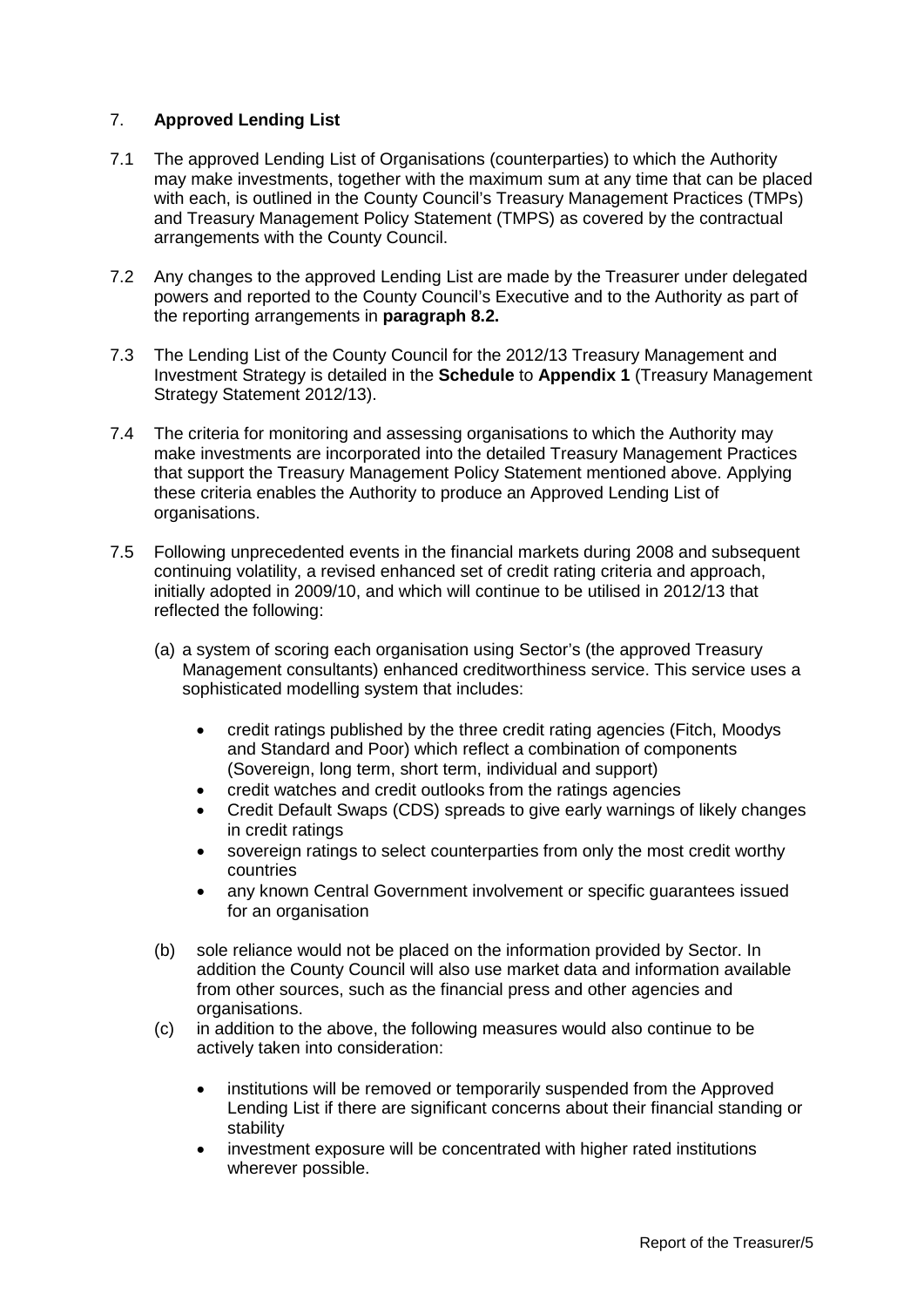- 7.6 Utilising the approach to the assessment of credit quality detailed in **paragraph 7.5**, the criteria and investment limits for specified investments (a maximum of 364 days) are:
	- Institutions which are substantially owned by the UK Government (Nationalised Banks) being limited to £60m.
	- Other institutions achieving suitable credit scores and colour bonding being limited to a maximum investment limit of between £20m and £50m (actual duration and investment limit dependent on final colour/score).
- 7.7 The criteria for Non Specified Investments (for periods of more than 364 days) are investments over one year to a maximum of two years with institutions which have a suitable credit score, limited to £5m with any one institution.
- 7.8 Local Authorities will continue to be included on the Approved Lending List for 2012/13, although suitable investment opportunities are limited. Local Authorities are classed as having the highest credit rating due to the way they are financed and their governance arrangements.
- 7.9 Listed below are the changes reflected in the latest Approved Lending List. In considering the Lending List and changes since February 2011, it should be noted the list is a 'snapshot' at one point in time and does not, therefore, reflect further in-year changes.
	- (a) Organisations included on the 2011/12 Approved Lending List which will NOT be included for 2012/13:
		- Intesa Sanapolo Spa (Italy)
		- Societe Generale (France)
		- Credit Agricole (France)
	- (b) Organisations to remain in the 2012/13 Approved Lending List, but whose Maximum Investment Duration would be nil until Credit Ratings and market sentiment improve:
		- Clydesdale Bank (trading as Yorkshire Bank)
	- (b) increase in lending limits for a number of nationalised and high quality banks:
		- Barclays from £40m to £50m
		- Lloyds Banking Group (HBOS; Lloyds) from £50m to £60m
		- Royal Bank of Scotland Group (RBS; Northwest; Ulster Bank) from £50m to £60m
		- Svenska Handelsbanken from £20m to £30m
- 7.10 These increases were approved by the County Council's Corporate Director Finance and Central Services under delegated powers on 1 December 2011 to help manage the implications of (b) above.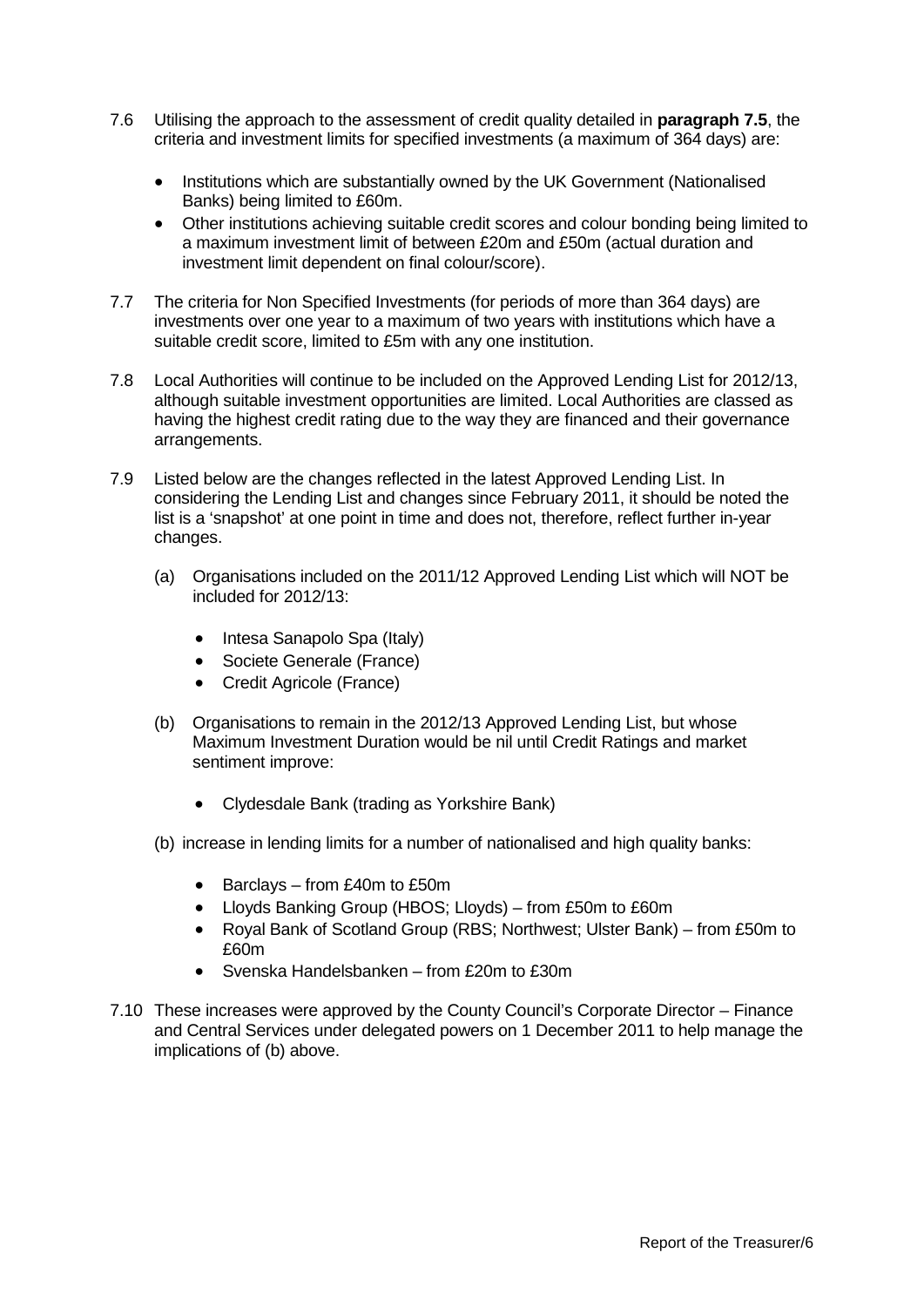# 8. **Treasury Management Reporting and Scrutiny Arrangements**

- 8.1 The 2011 updated CIPFA Code of Practice on Treasury Management reflected enhanced reporting and scrutiny arrangements in terms of:
	- (a) each authority must receive reports on its Treasury Management policies, practices and activities, including as a minimum an annual strategy and plan in advance of the year, a mid year review and an annual outturn report after the end of the year.
	- (b) Treasury Management performance and policy setting should be subject to ongoing scrutiny each authority must delegate the role of scrutiny of treasury management strategy and policy to a specific named body.
- 8.2 These enhanced requirements were taken on board by the Authority last year and were incorporated into Financial Regulation 16 (regarding Treasury Management) with the current arrangements being as follows:-
	- (a) on reporting the full Authority will receive, after consideration by the Performance Monitoring and Management Committee:
		- (i) an annual report that sets out the authority's Treasury Management Strategy, Policy and Prudential Indicator for the forthcoming financial year
		- (ii) an annual outturn report for both Treasury Management and Prudential Indicators setting out full details of activities and performance during the preceding year
		- (iii) a mid year report on Treasury Management matters including an update on Prudential Indicators
	- (b) on scrutiny the Authority nominated the Performance Monitoring and Management Committee to be responsible for ensuring effective scrutiny of the Treasury Management strategy, policies and day to day activities

# 9. **Recommendations**

- 9.1 That Members:
	- (i) adopt the practices required by the revised Code of Practice for Treasury Management in the Public Service as revised in November 2011.
	- (ii) approve the Annual Treasury Management Strategy for 2012/13 as detailed in **Appendix 1**, including the Prudential Indicators set out in Section 3, and the Minimum Revenue Provision policy set out in Section 9 of that Strategy.
	- (iii) adopt the Annual Investment Strategy agreed by the County Council for 2012/13.
	- (iv) approve the affordable borrowing limit of £335k for 2012/13, under section 3(i) of the Local Government Act 2003 as set out in Paragraph 3(iv) of the **Appendix 1**.
	- (v) confirm the delegation to the Treasurer, as agreed in previous years, for the following matters:-
		- (a) any need to effect changes between the separate agreed limits for borrowing and other long term liabilities (such as finance leases) in accordance with option appraisal, value for money or other relevant factors. This applies to the Prudential Indicators in paragraph 3(iv) and 3(v) of the **Appendix 1**.
		- (b) decisions to borrow from the PWLB and money markets at the most advantageous rate, as set out in Paragraph 5.6 of the **Appendix 1**.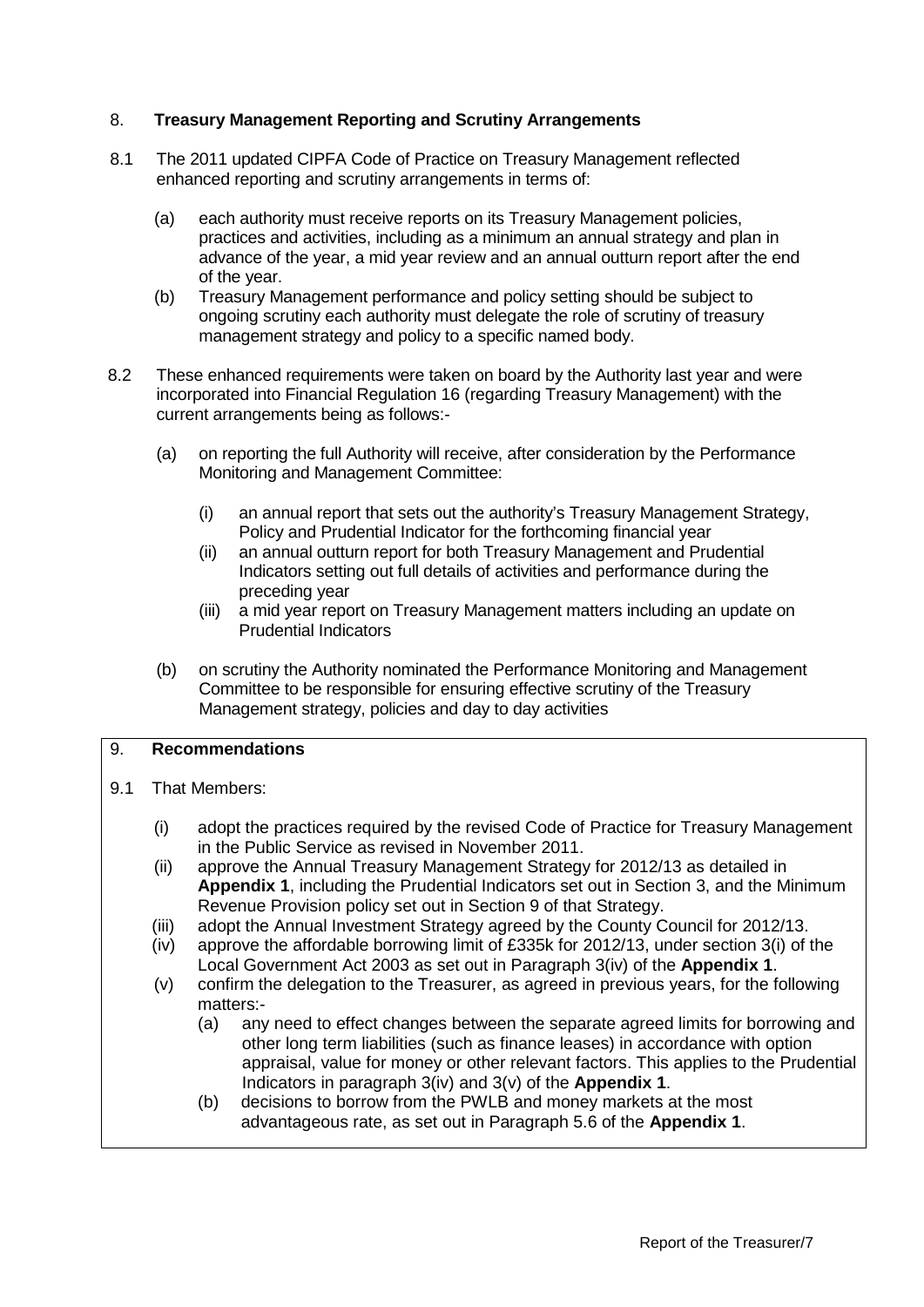Contact Officer: Peter Yates John Moore Treasurer Finance and Central Services County Hall **Northallerton** 

# **Background papers to this Report File ref** File ref

- 1. CIPFA code of Practice on Treasury Management in the Public Services.<br>2. CIPFA Prudential Code for Capital Finance in local authorities
- 2. CIPFA Prudential Code for Capital Finance in local authorities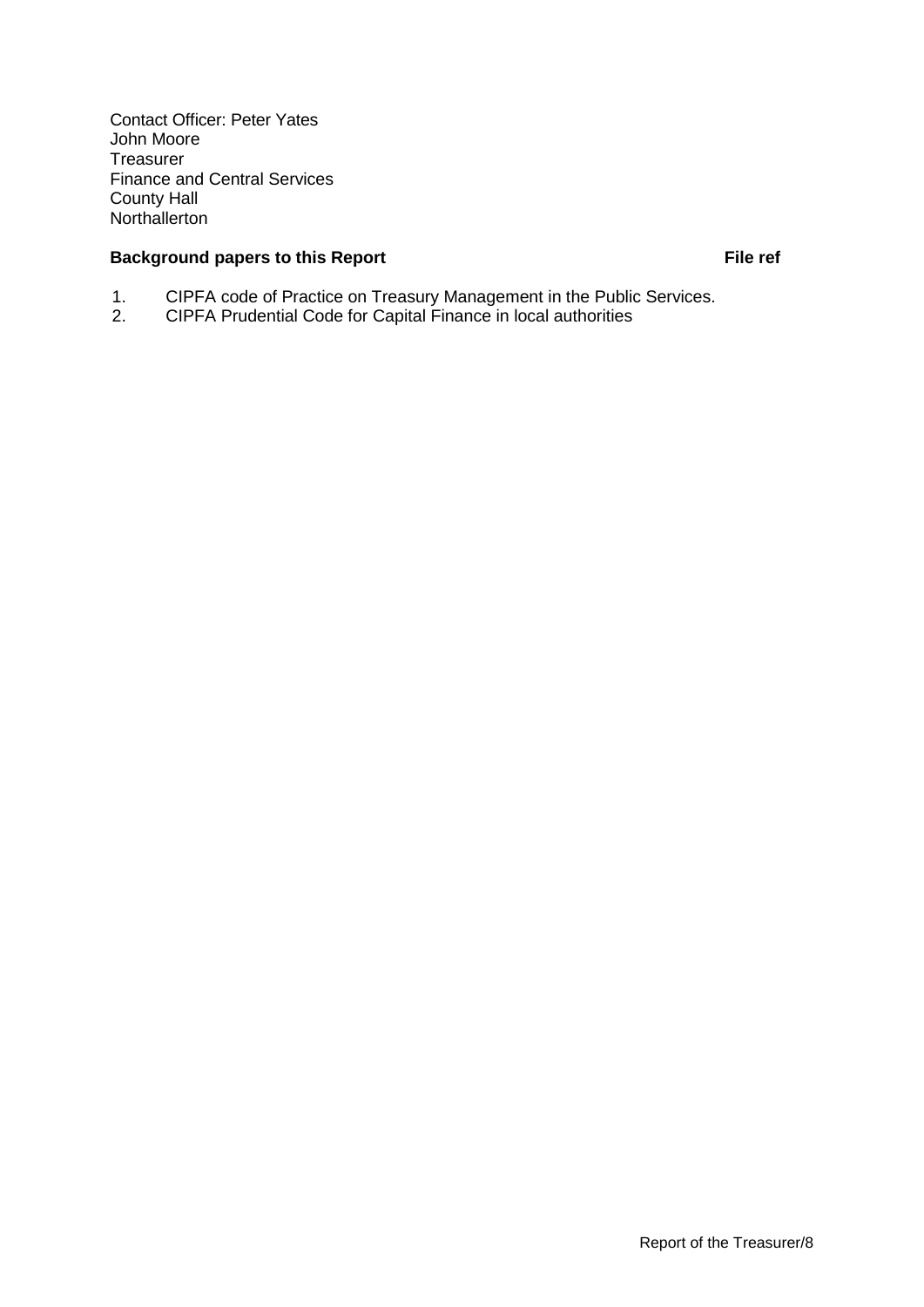# **North York Moors National Park Authority**

# **Treasury Management Strategy Statement 2012/13**

#### 1.0 **Introduction**

- 1.1 This Treasury Management Strategy statement details the expected activities of the Treasury function in the financial year 2012/13. Its production and submission to Members is a requirement of the Local Government Act 2003, the *CIPFA Treasury Management Code of Practice in the Public Sector & Prudential Code as updated.*
- 1.2 The suggested strategy for 2012/13 in respect of the following aspects of the treasury management function is based upon officer's views on interest rates, supplemented with market forecasts.

The strategy covers:-

- the Treasury Limits in force which will limit the treasury risk and activities of the Authority (**paragraph 2**)
- Prudential Indicators (**paragraph 3**)
- the current treasury position (**paragraph 4**)
- the Borrowing Requirement and Borrowing Limits (**paragraph 5**)
- Borrowing Policy (**paragraph 6**)
- prospects for interest rates (**paragraph 7**)
- the Borrowing Strategy (**paragraph 8**)
- Minimum Revenue Provision Policy (**paragraph 9**)
- Annual Investment Strategy (**paragraph 10**)
- other treasury management issues (**paragraph 11**)

#### 2.0 **Treasury Limits For 2012/13 To 2014/15**

- 2.1 It is a statutory duty under Section 3 of the Local Government Act 2003 and supporting regulations for the Authority to determine and keep under review how much it can afford to borrow. The amount so determined is termed **the Affordable Borrowing Limit**.
- 2.2 The Authority must have regard to the Prudential Code when setting the Affordable Borrowing Limit, which essentially requires it to ensure that total capital investment remains within sustainable limits. In practice, it is equivalent to the Authorised Limit as defined for the Prudential Indicators (therefore see **paragraph 3** below).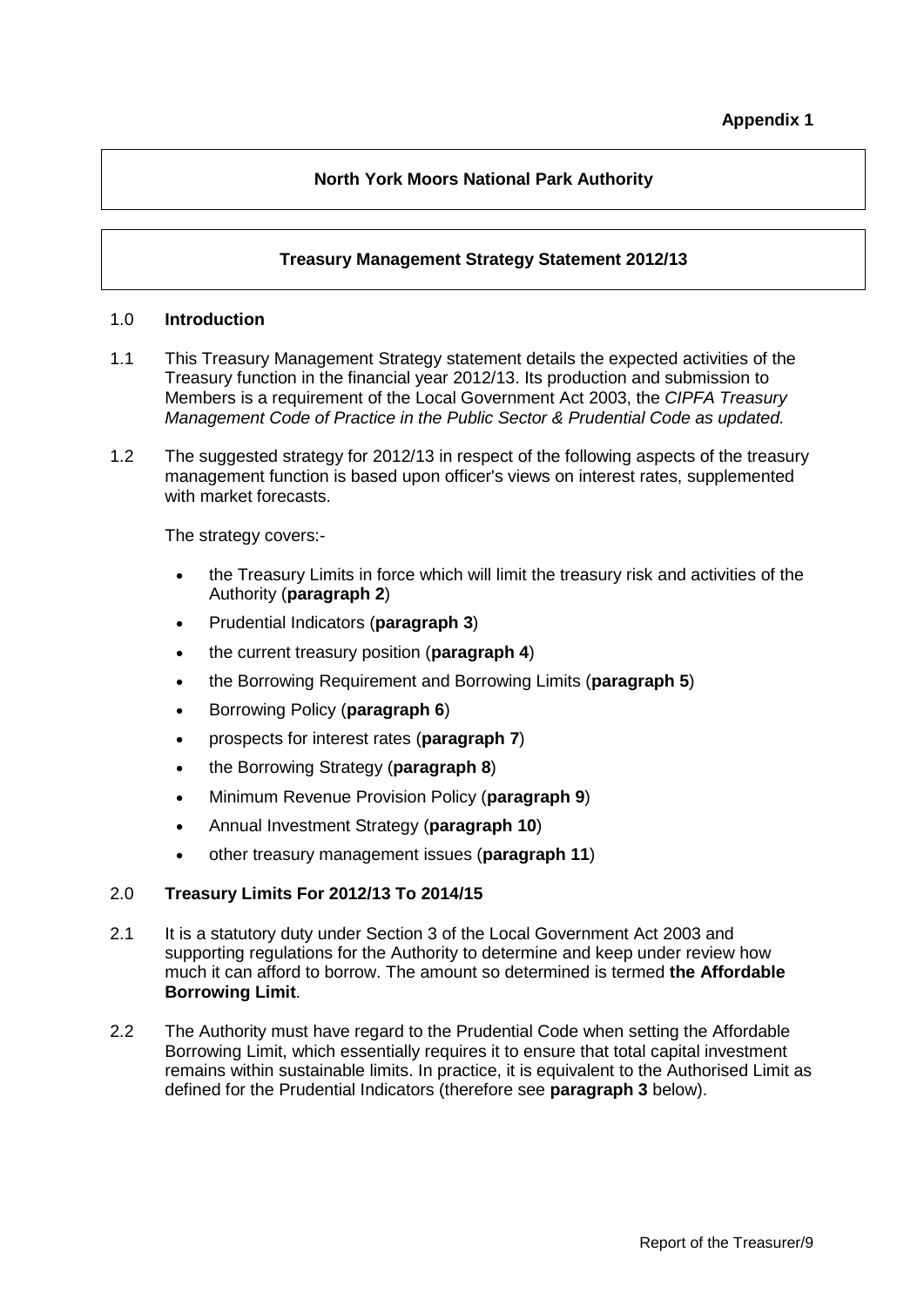2.3 Whilst termed an Affordable Borrowing Limit, the spending plans to be considered for inclusion in corporate financing by both external borrowing and other forms of liability such as credit arrangements. The Affordable Borrowing Limit has to be set on a rolling basis for the forthcoming financial year and two successive financial years.

# 3.0 **Updated Prudential Indicators Proposed For 2012/13 To 2014/15**

3.1 The proposed Prudential Indicators for the Authority for the 2012/13 financial year are as follows.

# (i) **Estimated Ratio of Capital Financing Costs to the Net Revenue Budget (Affordability)**

This indicator identifies the trend in the cost of borrowing (principal and interest) net of interest earned on temporary balances against net revenue expenditure met from National Park Grant

The estimated ratios for the current and future years and the actual figures for 2010/11 are set out in the table below. As the interest on balances exceeds the cost of borrowing set out in the later indicators, the effective percentage is nil in all cases.

| Year    | <b>Basis</b> | %     |
|---------|--------------|-------|
| 2010/11 | actual       | 0.00% |
| 2011/12 | probable     | 0.00% |
| 2012/13 | estimate     | 0.07% |
| 2013/14 | estimate     | 0.01% |
| 2014/15 | estimate     | 0.00% |

# (ii) **Capital Expenditure Plans (Actual and Estimated)**

The actual capital expenditure that was incurred by the Authority in 2010/11 and the estimates of capital expenditure to be incurred for 2011/12 and future years are outlined in the table below.

It is important to note that this table reflects the total capital spending plans for the Authority funded by borrowing, National Park Grant and other external funding sources. All the prudential indicators that follow are based upon the possible borrowing element of these spending plans only, but do not commit the authority to using this source of finance.

| Year    | <b>Basis</b> | £k    |                                                                |
|---------|--------------|-------|----------------------------------------------------------------|
| 2010/11 | actual       | 160.0 |                                                                |
| 2011/12 | probable     | 98.0  |                                                                |
| 2012/13 | estimate     | 175.0 | Assumes all capital expenditure on                             |
| 2013/14 | estimate     | 55.0  | vehicles will be funded from<br>borrowing rather than Grant or |
| 2014/15 | estimate     | 125.0 | Revenue contributions                                          |
|         |              |       |                                                                |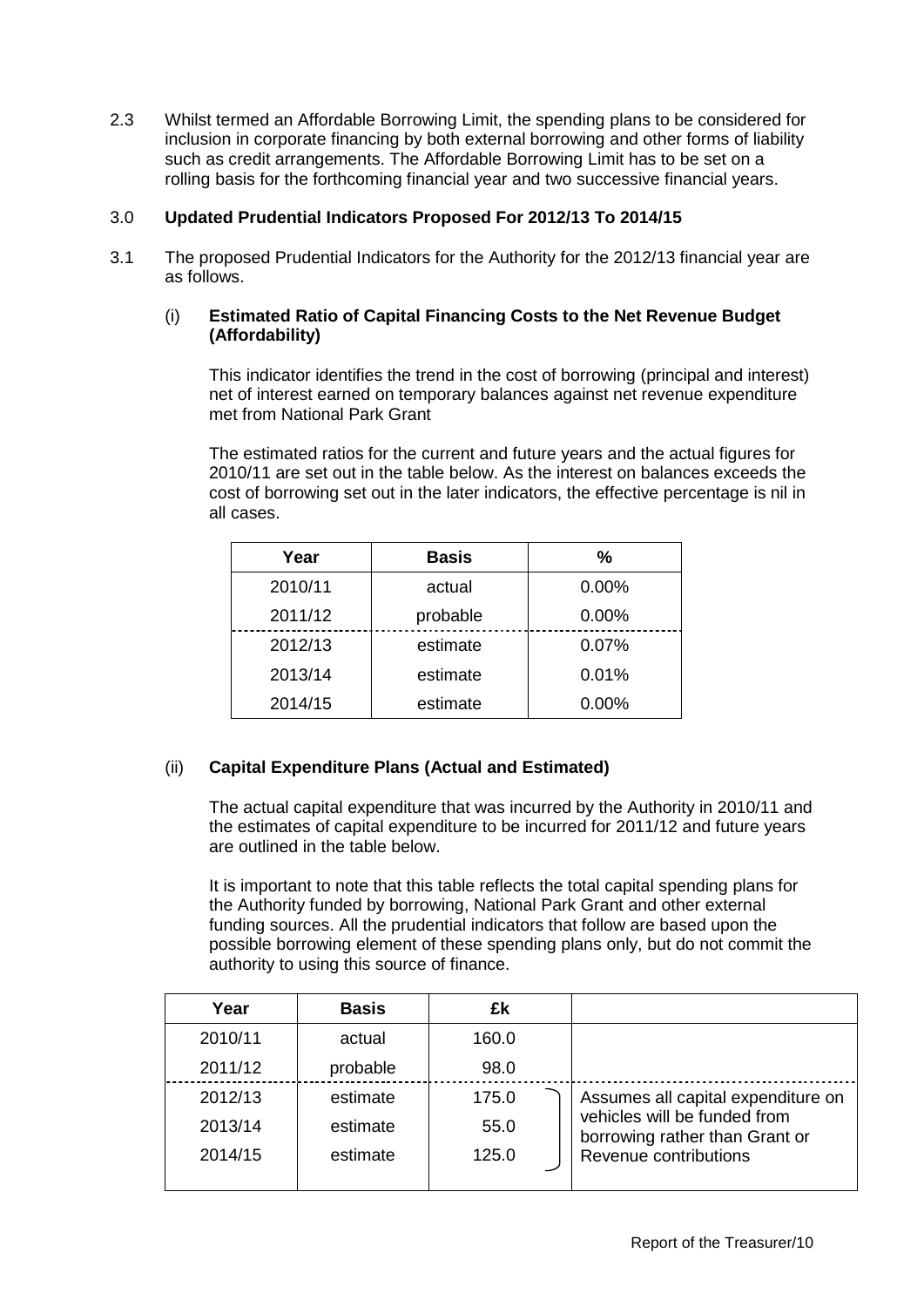# (iii) **Capital Financing Requirement and Forecast**

The capital financing requirement relates to the underlying need of the Authority to borrow to finance capital purposes. Estimates of the capital financing requirement at the future financial year end dates are as follows:-

| <b>Date</b>   | <b>Basis</b> | £k    |
|---------------|--------------|-------|
| 31 March 2011 | actual       | 0.0   |
| 31 March 2012 | possible     | 98.0  |
| 31 March 2013 | estimate     | 85.0  |
| 31 March 2014 | estimate     | 89.5  |
| 31 March 2015 | estimate     | 156.5 |

The above figures provide the option to allow the Authority to consider funding capital purchases by borrowing. These being £98k in 2011/12, £85k in 2012/13, £90k in 2013/14 and £157k in 2014/15. However the level of debt outstanding needs to be adjusted for the Minimum Revenue Provision (MRP). Details of the way in which this provision is made is covered in Section 9 below. This MRP provision applies to debt outstanding at the end of each financial year and therefore the MRP charge will be applicable from 2012/13 onwards and the capital financing requirement will be reduced accordingly.

# (iv) **Authorised Limit for External Debt**

This indicator represents the limit beyond which borrowing by the Authority is prohibited, and is based upon the best estimate of increases in debt arising from the capital financing requirement plus a margin to allow some flexibility for unforeseen cash movements. This has been included at £250,000.

The limit is analysed between borrowing and other long term liabilities (such as finance leases) to show the actual debt owed by the Authority and any other financing instruments that have been used.

The Treasurer has delegated authority to effect any changes between the separately agreed limits for borrowing and other long term liabilities, in accordance with option appraisal, value for money and any other relevant factors.

| Year    | <b>Borrowing</b><br>Limit<br>£k | <b>Other Long Term</b><br><b>Liabilities</b><br>£k | <b>Total</b><br>£k |
|---------|---------------------------------|----------------------------------------------------|--------------------|
| 2011/12 | 348.0                           | 0.0                                                | 348.0              |
| 2012/13 | 335.0                           | 0.0                                                | 335.0              |
| 2013/14 | 339.5                           | 0.0                                                | 339.5              |
| 2014/15 | 406.5                           | 0.0                                                | 406.5              |

The recommended Authorised limits for external debt are as follows:

The Treasurer can confirm that the Authorised Limit is consistent with the Authority's current commitments and budget process.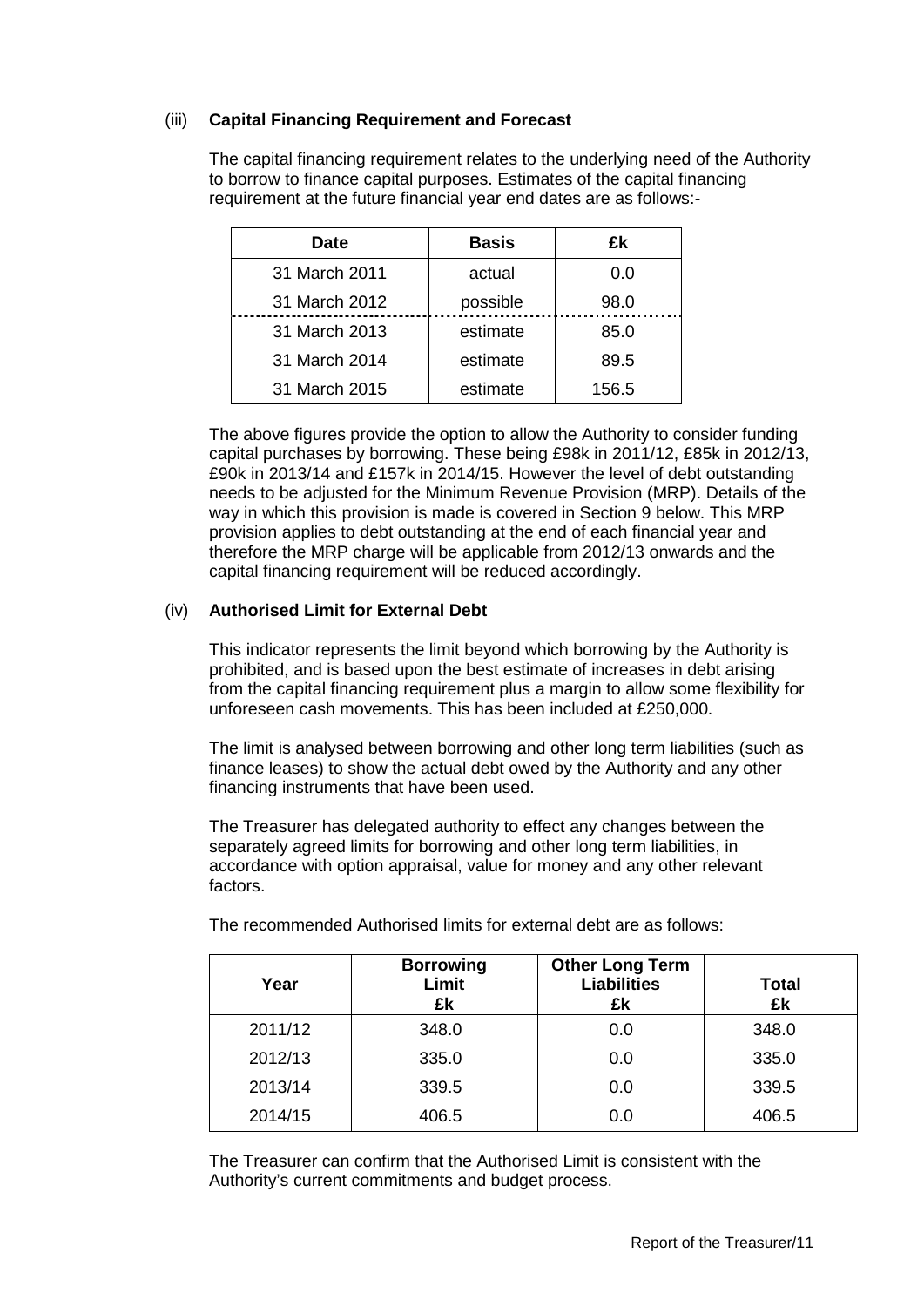Under **Section 3(1) of the Local Government Act 2003** the Authority must determine a Statutory Limit in terms of how much money it can afford to borrow. This affordable borrowing limit must be set for the following year. The Authorised limit of £335k will act as this limit for 2012/13.

# (v) **Operational Boundary for External Debt**

This indicator is based on the probable external debt position during the course of the year. It is not a limit and actual borrowing could vary around this boundary during the year. The difference between this indicator and the Authorised Limit is the £250,000 which provides headroom for unusual cash movements.

In line with the Authorised limit, the operational boundary is analysed between borrowing and other long term liabilities separately. The Treasurer has delegated authority to make in year changes to the operational boundary and its sub categories.

| Year    | <b>Borrowing Limit</b><br>£k | <b>Other Long Term</b><br><b>Liabilities</b><br>£k | <b>Total</b><br>£k |
|---------|------------------------------|----------------------------------------------------|--------------------|
| 2011/12 | 98.0                         |                                                    | 98.0               |
| 2012/13 | 85.0                         |                                                    | 85.0               |
| 2013/14 | 89.5                         |                                                    | 89.5               |
| 2014/15 | 156.5                        |                                                    | 156.5              |

# (vi) **Actual External Debt**

This Authority had no external debt at 31 March 2011. The position as at 31 March 2012 will depend on the decisions regarding the financing of vehicles and equipment throughout the year, although at this late stage of the financial year no external borrowing is envisaged.

#### (vii) **CIPFA Code Compliance.**

The CIPFA Code of Practice on Treasury Management in the Public Services was originally issued in 2001, subsequently updated in November 2009 and adopted by the Authority on 15 March 2010. The Authority agreed to adopt the latest updated Code issued in November 2011 on 6 February 2012.

#### (viii) **Interest Rate Exposures**

If the Authority were to borrow in 2012/13, it would follow the Borrowing Strategy set out in Section 8 of this document. Borrowing could be taken from the Public Works Loan Board (PWLB), the Government's lending agency to Local Authorities, from the money market, or from internal surplus cash balances.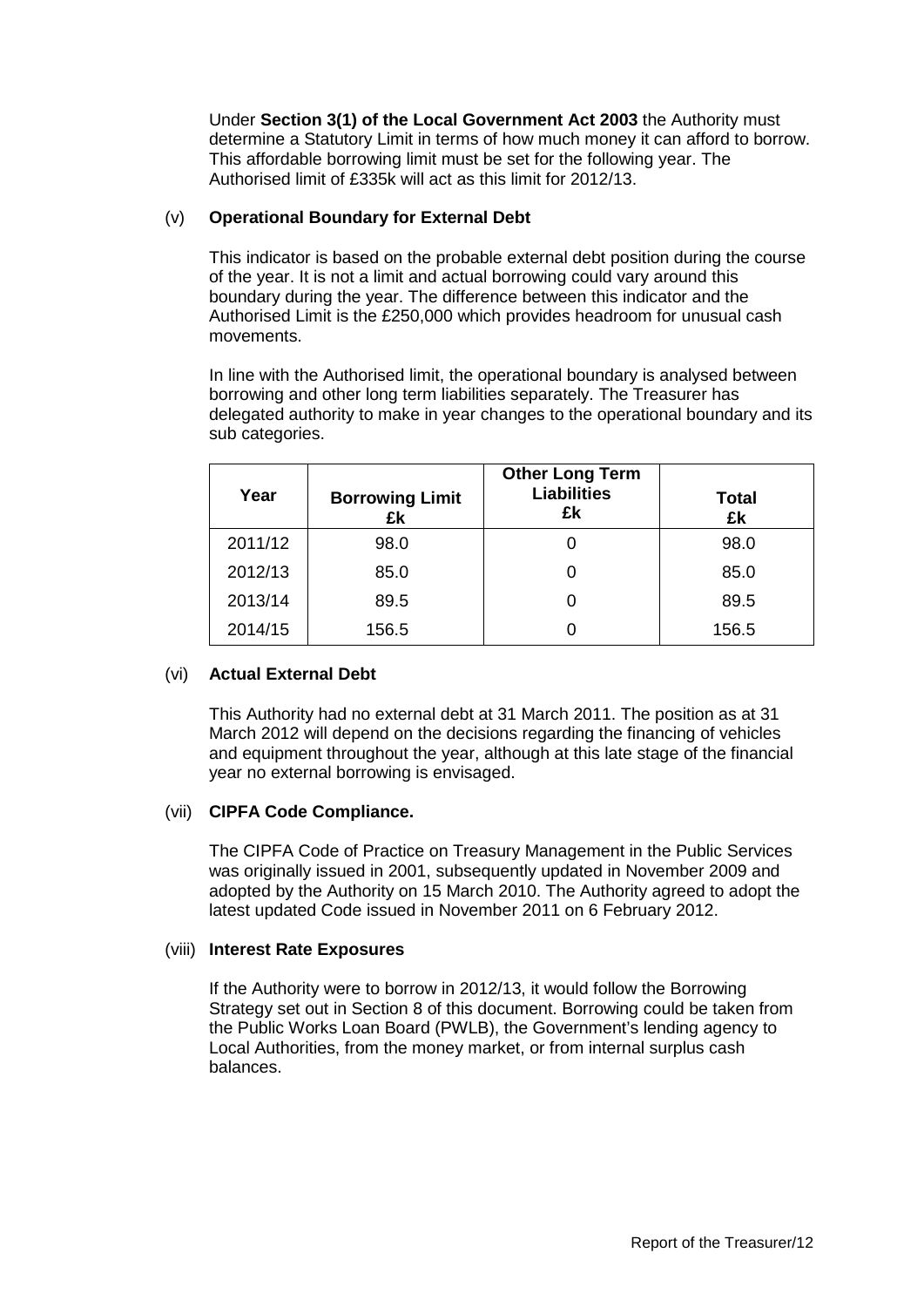A decision required by officers would be whether to take the borrowing in the form of a fixed interest rate or a variable interest rate loan. This decision would be made based on the prevailing interest rate environment at the time. A fixed rate loan is usually considered less risky than a variable loan as it gives certainty for budget purposes and it is difficult to predict future interest rate changes. However if interest rates were predicted to decrease in the short term gains could be accrued through variable rate borrowing.

To allow flexibility this indicator sets an upper limit on fixed interest rate exposures for 2012/13, 2013/14 and 2014/15 of **100%** of the authority's net outstanding principal sums. In essence all borrowings could be taken at fixed rates if required.

This indicator sets an upper limit on variable interest rate exposure for the same period at **40%** of net outstanding principal sums. This is based on advice from the County Council and reflects the riskier nature of these types of loan.

The advice of the County Council's Treasury Management Advisers is that a maximum of 20% of cash balances is invested for periods of longer than 364 days. Since investments of under 365 days are classed as variable rates, this fixes the limit of **20%** on fixed interest rate exposure for investments

If the Authority does decide to borrow the Treasurer will manage fixed interest rate exposures within the range **100%** and variable interest rate exposures within the range **-100%.** This is a continuation of the Authority's current treasury management practice. The variable interest rate limit can be negative as investments under 365 days are classed as variable and are credit balances. Therefore due to the Authority currently not holding debt, the Authority could be exposed to 100% of its investment portfolio in investments under 365 days.

| <b>Borrowing</b>                                                                                                                           | %age of outstanding<br>principal sums |
|--------------------------------------------------------------------------------------------------------------------------------------------|---------------------------------------|
| Limits on fixed interest rate exposures<br>Limits on variable interest rate exposures                                                      | 60 to 100<br>0 to $40$                |
| <b>Investing</b><br>Limits on fixed interest rate exposures<br>Limits on variable interest rate exposures                                  | 0 to 30<br>70 to 100                  |
| <b>Combined net borrowing/investment position</b><br>Limits on fixed interest rate exposures<br>Limits on variable interest rate exposures | 110 to 160<br>$-10$ to $-60$          |

#### (ix) **Maturity Structure of Borrowing**

Upper and lower limits for the maturity structure of borrowings are set to allow maximum flexibility -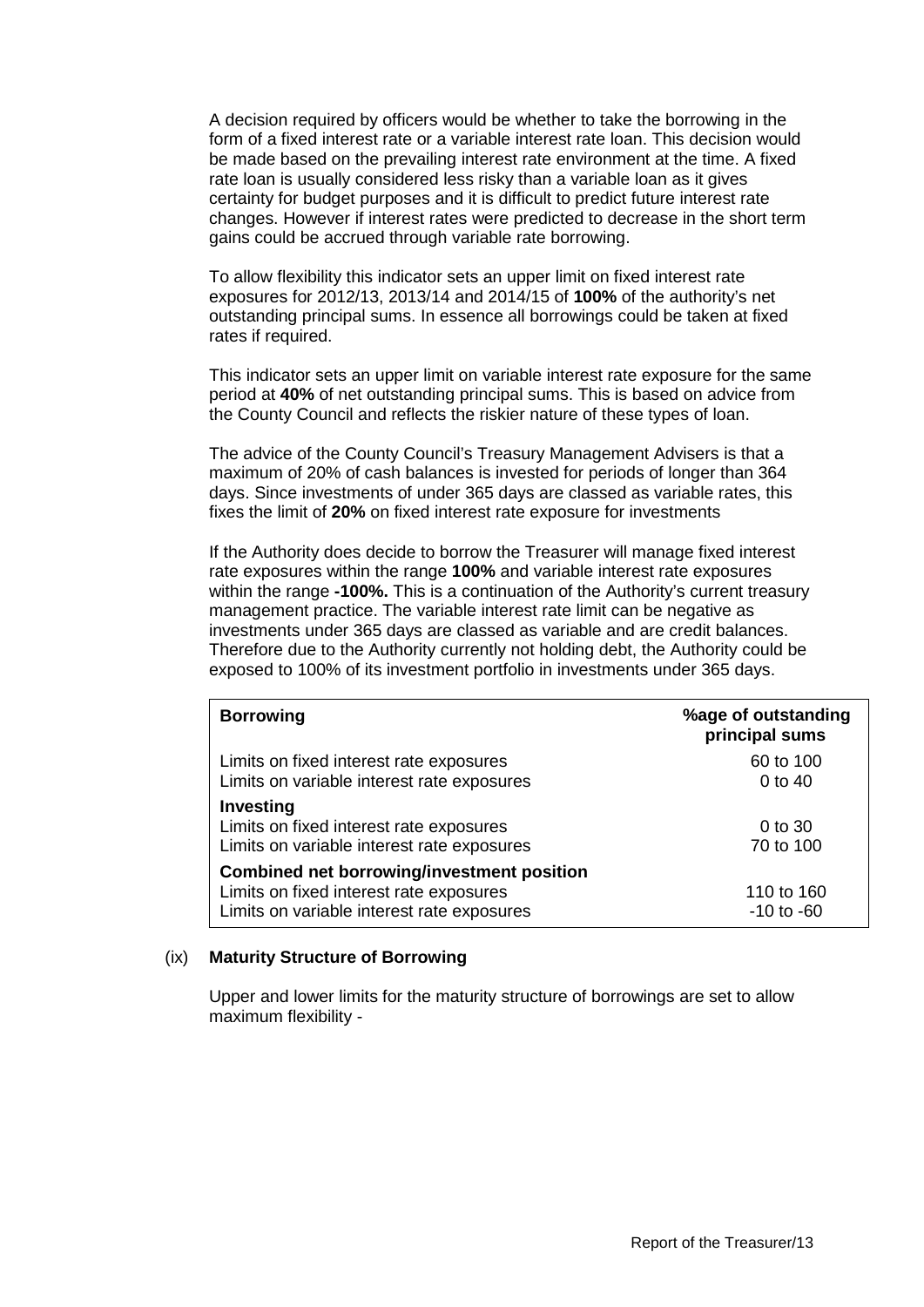| <b>Period</b>                  | <b>Lower Limit</b> | <b>Upper Limit</b> |
|--------------------------------|--------------------|--------------------|
| Under 12 months                | $0\%$              | 100%               |
| 12 months and within 24 months | $0\%$              | 100%               |
| 24 months and within 5 years   | $0\%$              | 100%               |
| 5 years and within 10 years    | $0\%$              | 100%               |
| 10 years and above             | 0%                 | 100%               |

# (x) **Total Principal Sums Invested for Periods longer than 364 days**

In line with the County Council's policy and advice in this area, a prudential indicator of **20%** of the Authority's core cash balances is recommended for investments longer than 364 days.

A maximum of 20% of funds available for investment will be held in aggregate in "Non-Specified investments" over 364 days.

# 4.0 **The Current Treasury Position**

4.1 As at 31 December 2011, the Authority's Treasury position was as shown below:

| <b>Item</b>                           | <b>Principal as at</b><br>31 December<br>2011<br>£k | Average return<br>in 2011/12 to<br>31 December<br>2011<br>$\%$ |
|---------------------------------------|-----------------------------------------------------|----------------------------------------------------------------|
| <b>Debt Outstanding</b><br>None       | 0                                                   |                                                                |
| <b>Investments</b><br>Managed by NYCC | 2,243.8                                             | 1.18                                                           |

# 5.0 **The Borrowing Requirement And Borrowing Limits**

- 5.1 The **Operational Boundary** reflects an estimate of the most likely, prudent but not worst case scenario of external debt during the course of the financial year. The **Authorised Limit** is based on the same estimate as the **Operational Boundary** but allows sufficient headroom over this figure to allow for unusual cash movements.
- 5.2 The **Authorised Limit** therefore represents the maximum amount of external debt which the Authority agrees can be incurred at any time during the financial year and includes both capital and revenue requirements. It is not, however, expected that the Authority will have to borrow up to the limit agreed.
- 5.3 The agreed **Operational Boundary** and **Authorised Limit** for external debt up to 2014/15 are as follows: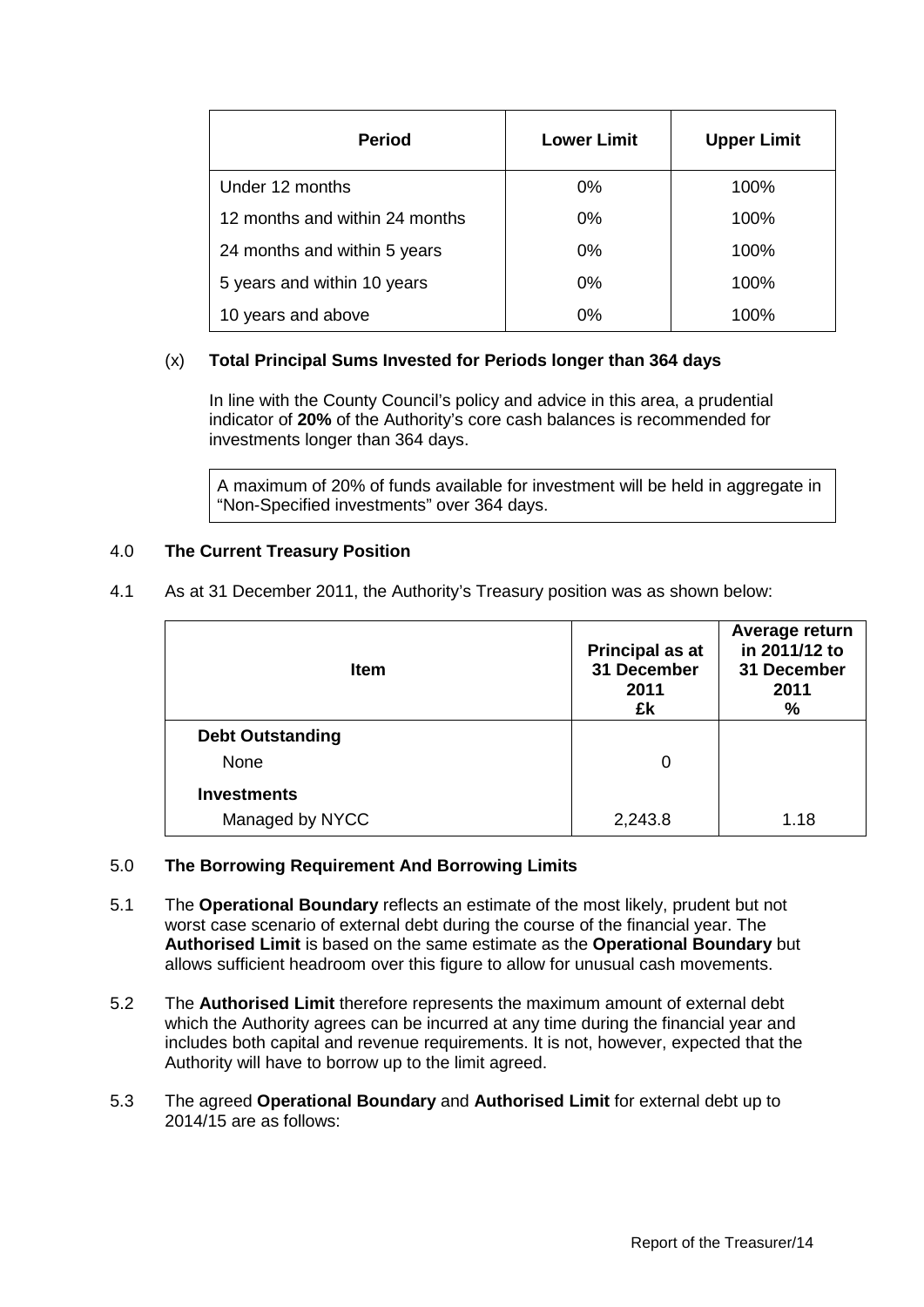|           | <b>Item</b>                                         | 2011/12<br>estimate<br>£k | 2012/13<br>estimate<br>£k | 2013/14<br>estimate<br>£k | 2014/15<br>estimate<br>£k |
|-----------|-----------------------------------------------------|---------------------------|---------------------------|---------------------------|---------------------------|
|           | Debt Outstanding at the start of<br>the Year        | 0.0                       | 98.0                      | 85.0                      | 89.5                      |
| $+$       | Internal or External borrowing                      |                           |                           |                           |                           |
|           | requirements                                        | 98.0                      | 10.0                      | 30.0                      | 100.0                     |
|           | MRP charged to revenue                              | 0.0                       | $-23.0$                   | $-25.5$                   | $-33.0$                   |
| $=$       | <b>Operational Boundary for year</b>                | 98.0                      | 85.0                      | 89.5                      | 156.5                     |
| $\ddot{}$ | <b>Provision to cover unusual</b><br>cash movements | 250.0                     | 250.0                     | 250.0                     | 250.0                     |
|           |                                                     |                           |                           |                           |                           |
|           | <b>Authorised Limit for year</b>                    | 348.0                     | 335.0                     | 339.5                     | 406.5                     |
|           |                                                     |                           |                           |                           |                           |

#### 6.0 **Borrowing Policy**

- 6.1 The policy of the Authority is that if external borrowing is required to finance capital expenditure, then loans will be sought from the Public Works Loan Board (PWLB) or the money markets, over periods up to 70 years which reflect the best possible value to the Authority and/or the life of the Authority's assets. Individual loans are also chosen depending on the perceived value of interest rates at the time of borrowing. Consideration will be given to internal borrowing from internal cash balances. This is dealt with in more detail in Section 8 on Borrowing Strategy.
- 6.2 The Treasurer, on the advice of the County Council's Treasury Management Adviser, advises that if borrowing was undertaken from the money markets then loans should be limited to 30% of the total debt portfolio.
- 6.3 The Authority will look to borrow from the PWLB and money markets at the most advantageous rate. The Treasurer will monitor this situation closely throughout the year to determine the most appropriate and advantageous borrowing.
- 6.4 The Prudential Code allows external 'borrowing for capital proposes' in advance of need with the constraints of relevant approved Prudential Indicators. There are risks, however, in such borrowing in advance of need and the Authority has not taken any such borrowing to date and there are no current plans to do so. Furthermore, the Authority will not borrow more than or in advance of need purely in order to profit from the investment of the extra sums borrowed. Any such borrowing in advance of need will only be considered where there is a clear business case for doing so for the current Capital Plan or to finance future debt maturity payments.
- 6.5 The merits of internal capital borrowing from the Authority's surplus cash balances also needs to be considered very carefully and this is covered in more detail in paragraphs 8.3 to 8.9.

# 7.0 **Prospects For Interest Rates**

7.1 Whilst recognising the continuing volatility and turbulence in the financial markets, the following paragraphs present a pragmatic and measured assessment of key economic factors as they are likely to impact on interest rates over the next three years.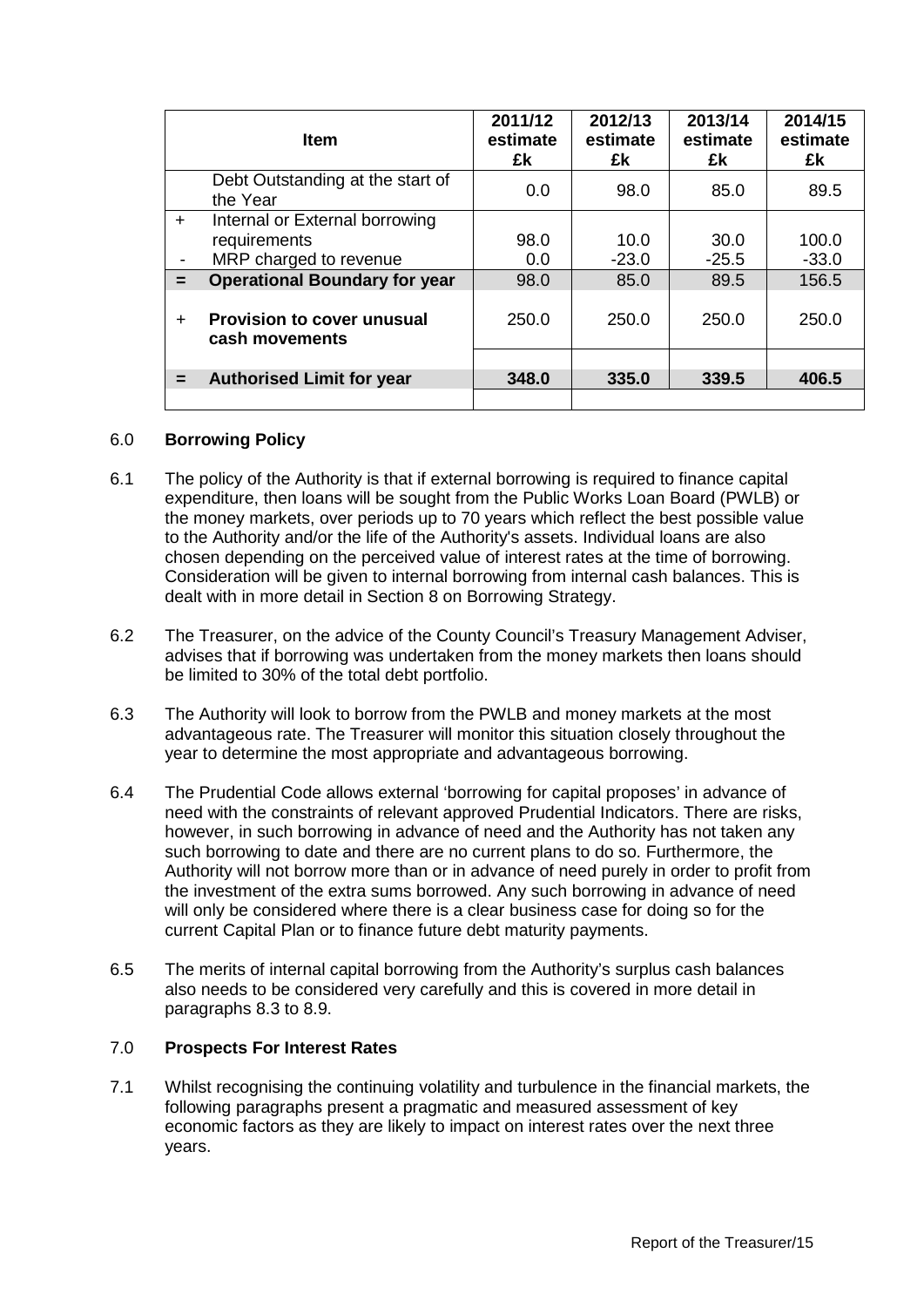7.2 In terms of the key economic background and forecasts, looking ahead the current position is as follows:

# (a) **Global Economy**

- the outlook for the global economy remains clouded with uncertainty with the UK economy struggling to generate sustained recovery that offers any optimism for the outlooks for 2012, or possibly even into 2013. Consumer and business confidence levels are low and with little to boost sentiment, it is not easy to see potential for a significant increase in the growth rate in the short term
- at the centre of much of the uncertainty is the ongoing **Eurozone sovereign debt crisis** which has intensified, rather than dissipated throughout 2011. The main problem has been **Greece**, where, even with an Eurozone/IMF/ECB bailout package and the imposition of austerity measures aimed at deficit reduction, the lack of progress and the ongoing deficiency in addressing the underlying lack of competitiveness of the Greek economy, has seen an escalation of their problems. These look certain to result in a default of some kind but it currently remains unresolved if this will be either "orderly" or "disorderly", and/or also include exit from the €uro bloc
- in addition there is growing concern about the situation in **Italy** and the risk that contagion has not been contained. Italy is the third biggest debtor country in the world but its prospects are limited given the poor rate of economic growth over the last decade and the lack of political will to address the need for fundamental reforms in the economy. As far as the financial markets are concerned the Eurozone has a well established track record of always doing too little too late to deal with crisis of this kind; this augurs poorly for future prospects, especially given the rising level of electoral opposition in northern EU countries to bailing out profligate southern countries
- **the US economy** offers little to lift spirits. With the next Presidential elections due in November 2012, the current administration has been hamstrung by political gridlock with the two houses split between the main parties. In quarter 3 the Federal Reserve started "Operation Twist" in an effort to re-ignite the economy in which growth is stalling. High levels of consumer indebtedness, unemployment and a moribund housing market are weighing heavily on consumer confidence and so on the ability to generate sustained economic growth
- hopes for broad based recovery have, therefore, focussed on the **emerging markets** but these areas have been struggling with inflationary pressures in their previously fast growth economies. China, though, has maintained its growth pattern, despite tightening monetary policy to suppress inflationary pressures, but some forward looking indicators are causing concern that there may not be a soft landing ahead, which would then be a further dampener on world economic growth.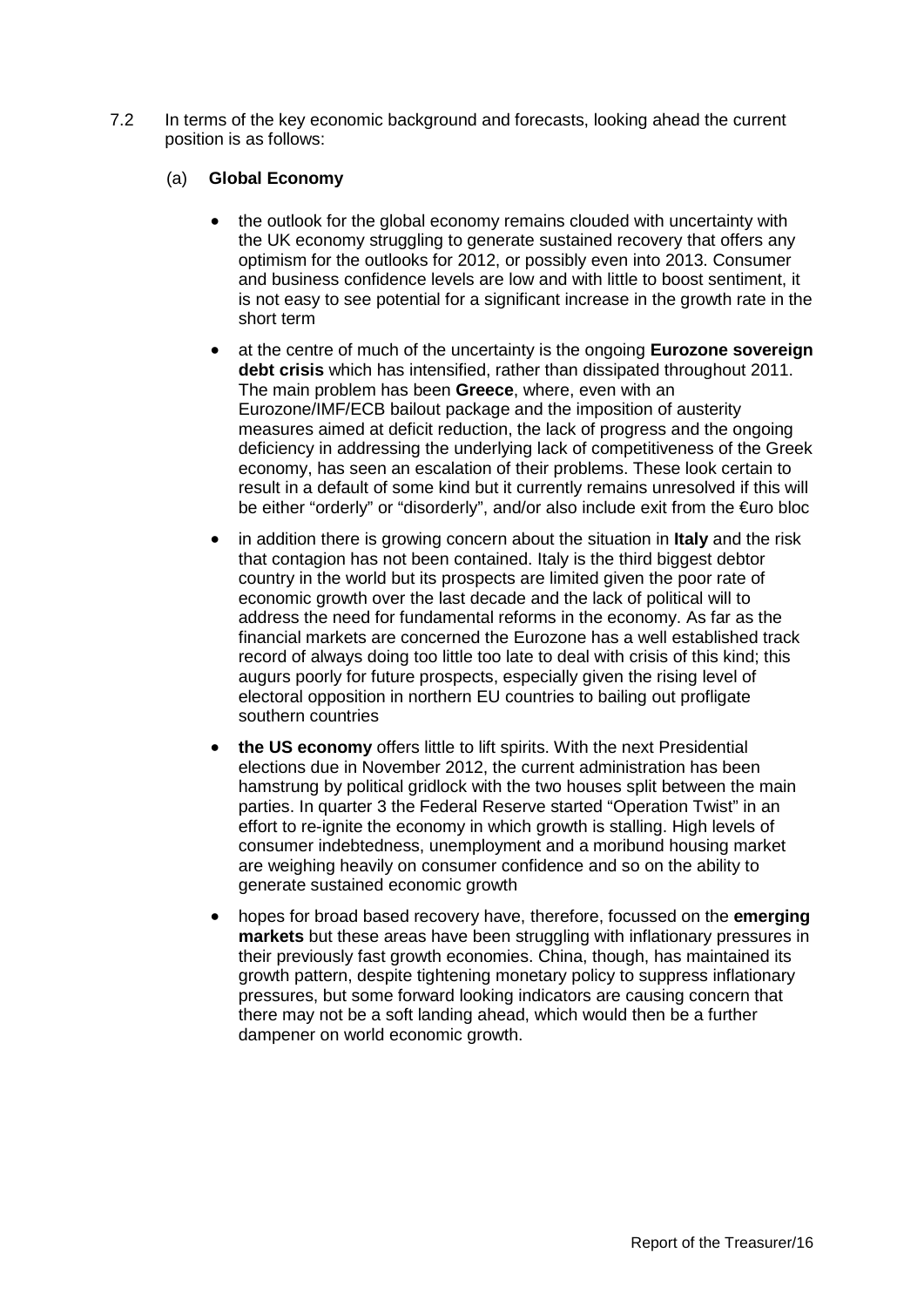# (b) **UK Economy**

- the Government's austerity measures, aimed at getting the public sector deficit into order over the next four years, have yet to fully impact on the economy. However, coming at a time when economic growth has virtually flatlined and concerns at the risk of a technical recession (two quarters of negative growth) in 2012, it looks likely that the private sector will not make up for the negative impact of these austerity measures given the lack of an export led recovery due to the downturn in our major trading partner – the EU. The housing market, a gauge of consumer confidence, remains weak and the outlook is for house prices to be little changed for a prolonged period.
- economic growth GDP growth has, basically, flatlined since the election of 2010 and, worryingly, the economic forecasts have been revised lower on a near quarterly basis as the UK recovery has, effectively, stalled. With fears of a potential return to recession the Bank of England embarked on a second round of Quantitive Easing to stimulate economic activity
- **unemployment** with the impact of the Government's austerity strategy impacting the trend for 2011 of steadily increasing unemployment, there are limited prospects for any improvement in 2012 given the deterioration of growth prospects
- **inflation and bank rate** for the last two years, the MPC's contention has been that high inflation was the outcome of temporary external factors and other one offs (e.g. changes in VAT); that view remains in place with CPI inflation standing at 5.2% at the start of quarter 4 2011. They remain of the view that the rate will fall back to, or below, the 2% target level within the two year horizon.
- **AAA rating** the ratings agencies have recently reaffirmed the UK's AAA sovereign rating and have expressed satisfaction with Government policy at deficit reduction. They have, though, warned that this could be reviewed if the policy were to change, or was seen to be failing to achieve its desired outcome. This credit position has ensured that the UK government is able to fund itself at historically low levels and with the safe haven status from Eurozone debt also drawing in external investment the pressure on rates has been down, and looks set to remain so for some time.

# (c) **A Forward View**

- economic forecasting remains troublesome with so many external influences weighing on the UK. There does, however, appear to be consensus among analysts that the economy remains weak and whilst there is still a broad range of views as to potential performance, they have all been downgraded throughout 2011. Key areas of uncertainty include:
	- A a worsening of the Eurozone debt crisis and heightened risk of the breakdown of the bloc or even of the currency itself
	- $\rightarrow$  the impact of the Eurozone crisis on financial markets and the banking sector
	- $\rightarrow$  the impact of the Government's austerity plan on confidence and growth and the need to rebalance the economy from services to exporting manufactured goods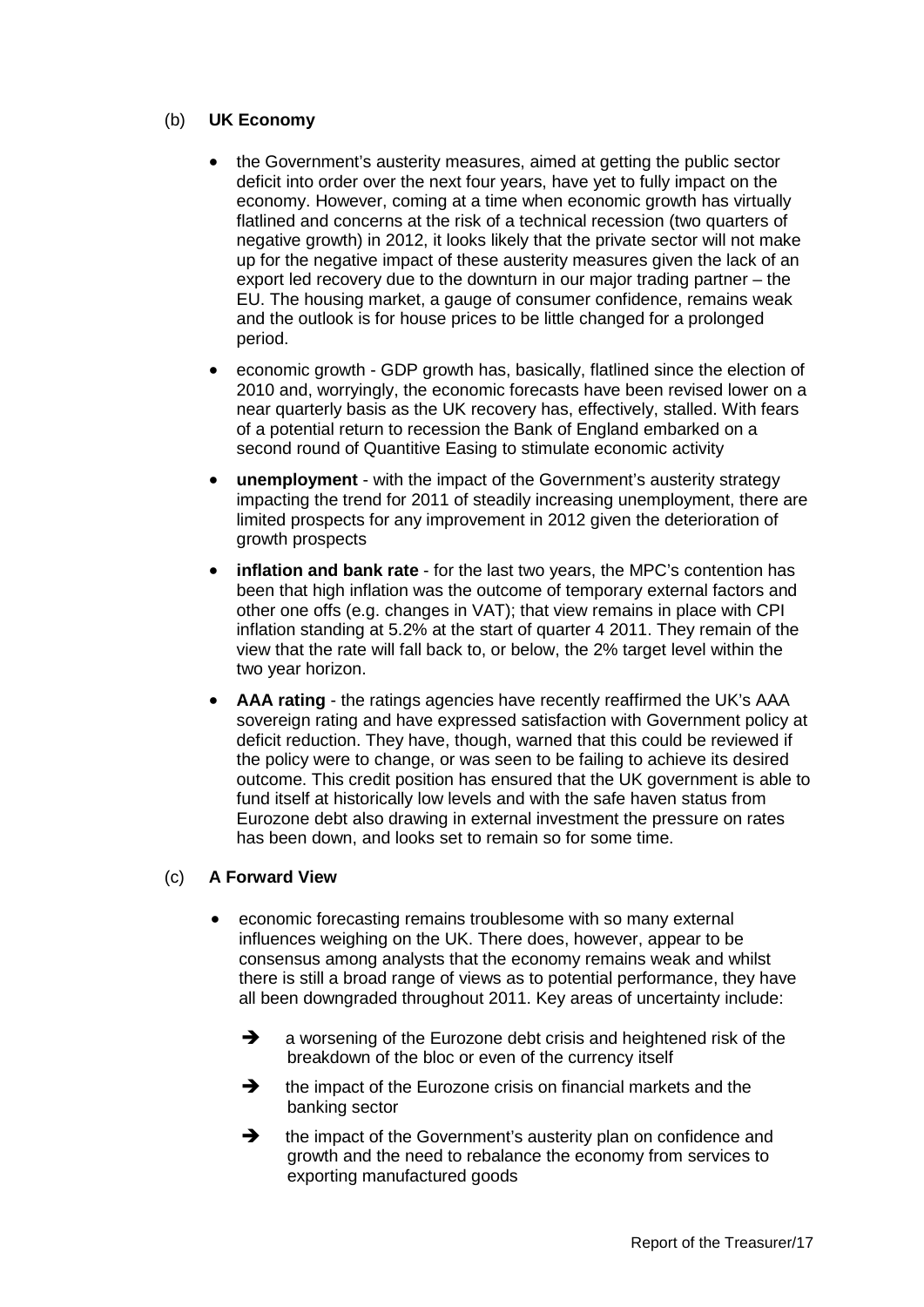- $\rightarrow$  the under-performance of the UK economy which could undermine the Government's policies that have been based upon levels of growth that increasingly seem likely to be undershot
- $\rightarrow$  a continuation of high levels of inflation
- $\rightarrow$  the economic performance of the UK's trading partners, in particular the EU and US, with some analysts suggesting that recession could return to both
- $\rightarrow$  stimulus packages failing to stimulate growth
- elections due in the US, Germany and France in 2012 or 2013
- → potential for protectionism i.e. an escalation of the currency war / trade dispute between the US and China
- the overall balance of risks remains weighted to the downside. Lack of economic growth, both domestically and overseas, will impact on confidence putting upward pressure on unemployment. It will also further knock levels of demand which will bring the threat of recession back into focus
- the longer run trend is for gilt yields and PWLB rates to rise due to the high volume of gilt issuance in the UK, and the high volume of debt issuance in other major western countries
- given the weak outlook for economic growth, the prospects for any interest rate changes before mid 2013 are very limited. There is potential for the start of Bank Rate increases to be even further delayed if growth disappoints.
- 7.3 By drawing together a number of current city forecasts for short term (Bank rate) and longer fixed interest rates a consensus view for bank rate, short term investment rates and PWLB borrowing rates is as follows:-

|           | Bank | <b>PWLB Borrowing Rates</b> |         |         | <b>Short Term</b><br><b>Investment Rates</b> |                 |        |
|-----------|------|-----------------------------|---------|---------|----------------------------------------------|-----------------|--------|
|           | Rate | 5 year                      | 10 year | 25 year | 50 year                                      | <b>3 Months</b> | 1 Year |
|           | %    | %                           | %       | %       | %                                            | %               | %      |
| Current   | 0.50 | 2.07                        | 3.19    | 4.10    | 4.17                                         | 0.80            | 1.70   |
| Mar 2012  | 0.50 | 2.30                        | 3.30    | 4.20    | 4.30                                         | 0.70            | 1.50   |
| June 2012 | 0.50 | 2.30                        | 3.30    | 4.20    | 4.30                                         | 0.70            | 1.50   |
| Sept 2012 | 0.50 | 2.30                        | 3.40    | 4.30    | 4.40                                         | 0.70            | 1.50   |
| Dec 2012  | 0.50 | 2.40                        | 3.40    | 4.30    | 4.40                                         | 0.70            | 1.60   |
| Mar 2013  | 0.50 | 2.50                        | 3.50    | 4.40    | 4.50                                         | 0.75            | 1.70   |
| June 2013 | 0.50 | 2.60                        | 3.60    | 4.50    | 4.60                                         | 0.80            | 1.80   |
| Sept 2013 | 0.75 | 2.70                        | 3.70    | 4.60    | 4.70                                         | 0.90            | 1.90   |
| Dec 2013  | 1.00 | 2.80                        | 3.80    | 4.70    | 4.80                                         | 1.20            | 2.20   |
| Mar 2014  | 1.25 | 2.90                        | 4.00    | 4.80    | 4.90                                         | 1.40            | 2.40   |
| June 2014 | 1.50 | 3.10                        | 4.20    | 4.90    | 5.00                                         | 1.60            | 2.60   |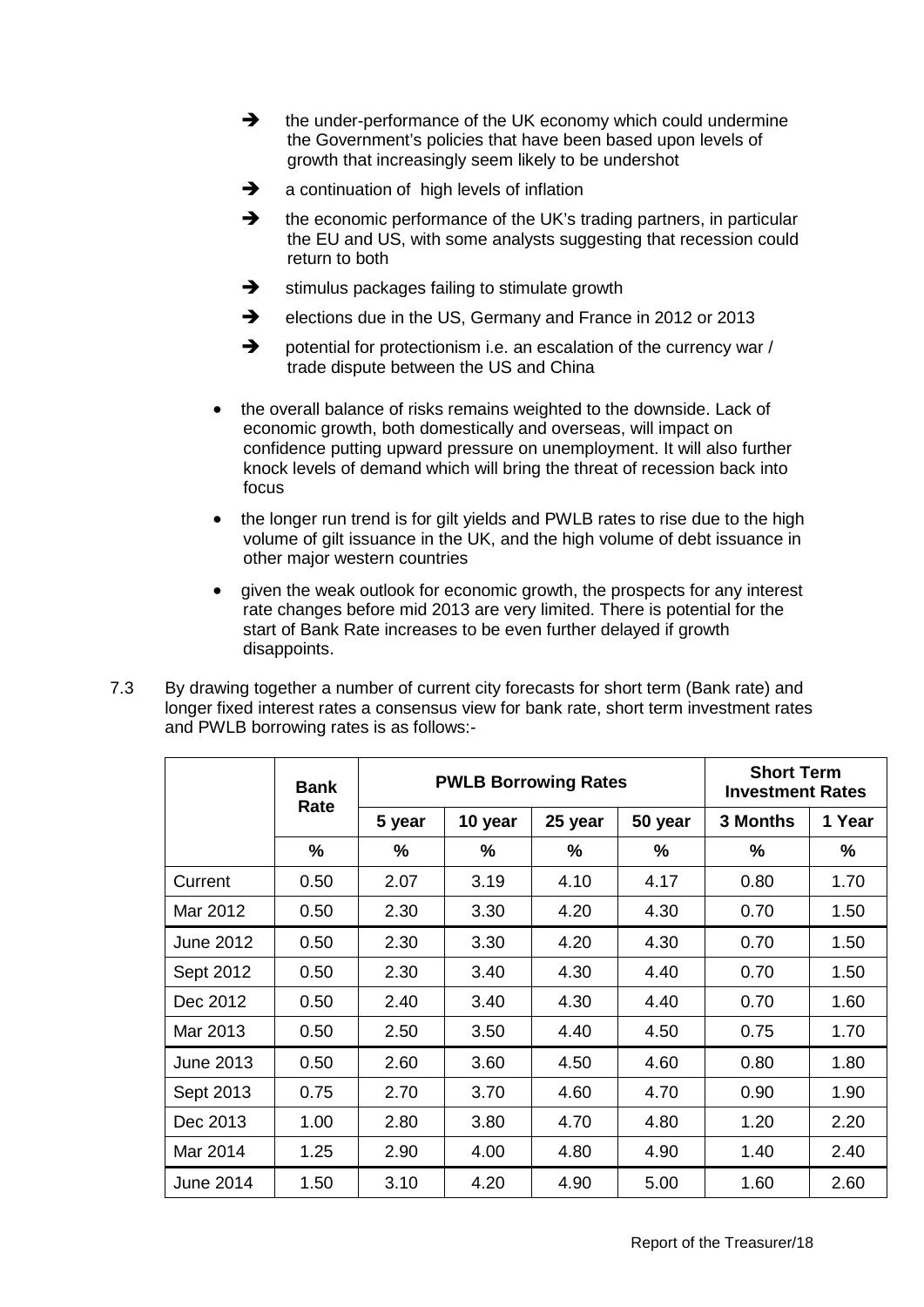|           | <b>Bank</b>   |        | <b>PWLB Borrowing Rates</b> |               |         | <b>Short Term</b><br><b>Investment Rates</b> |               |
|-----------|---------------|--------|-----------------------------|---------------|---------|----------------------------------------------|---------------|
|           | Rate          | 5 year | 10 year                     | 25 year       | 50 year | 3 Months                                     | 1 Year        |
|           | $\frac{9}{6}$ | $\%$   | $\frac{0}{0}$               | $\frac{0}{0}$ | $\%$    | %                                            | $\frac{0}{0}$ |
| Sept 2014 | 2.00          | 3.30   | 4.40                        | 5.00          | 5.10    | 2.10                                         | 3.10          |
| Dec 2014  | 2.25          | 3.50   | 4.60                        | 5.10          | 5.20    | 2.40                                         | 3.20          |
| Mar 2015  | 2.50          | 3.70   | 4.80                        | 5.20          | 5.30    | 2.60                                         | 3.30          |

# 7.4 Thus based on **paragraphs 7.2 and 7.3** above

#### **Bank Rate**

- growth in the UK economy is expected to be weak in the next two years and there is a risk of a technical recession (i.e. two quarters of negative growth)
- bank rate, currently at 0.5%, underpins investment returns and is not expected to start increasing until around September 2013 despite inflation currently being well above the MPC's target
- it will then continue to rise along with economic recovery reaching 1.25% in March 2014 and 2.5% by March 2015
- there is potential for the start of bank rate increases to be delayed even further if growth disappoints.

### **PWLB Rates**

• PWLB rates are forecast to rise gradually throughout the next three years in all the periods as follows:

| <b>Period</b> | <b>March 2011</b><br>$\%$ | <b>March 2014</b><br>% | <b>Increase</b><br>% |
|---------------|---------------------------|------------------------|----------------------|
| 5 years       | 2.30                      | 3.70                   | $+1.40$              |
| 10 years      | 3.30                      | 4.80                   | $+1.50$              |
| 25 years      | 4.20                      | 5.20                   | $+1.00$              |
| 50 years      | 4.30                      | 5.30                   | $+1.00$              |

#### **Short Term Investment Rates**

- short term investment returns are likely to remain relatively low during 2012/13
- returns are expected to increase along with bank rate increases but potentially ahead of the first bank rate increase expected around 2013.

#### 8.0 **The Borrowing Strategy**

8.1 Based on the interest rate forecast outlined above, there is as usual a range of options available for the borrowing strategy for 2012/13. Variable rate borrowing is expected to be cheaper than long term fixed rate borrowing and will, therefore, be attractive throughout the financial year compared to simply taking long term fixed rate borrowing. Under 10 years PWLB rates are expected to be substantially lower than longer term PWLB.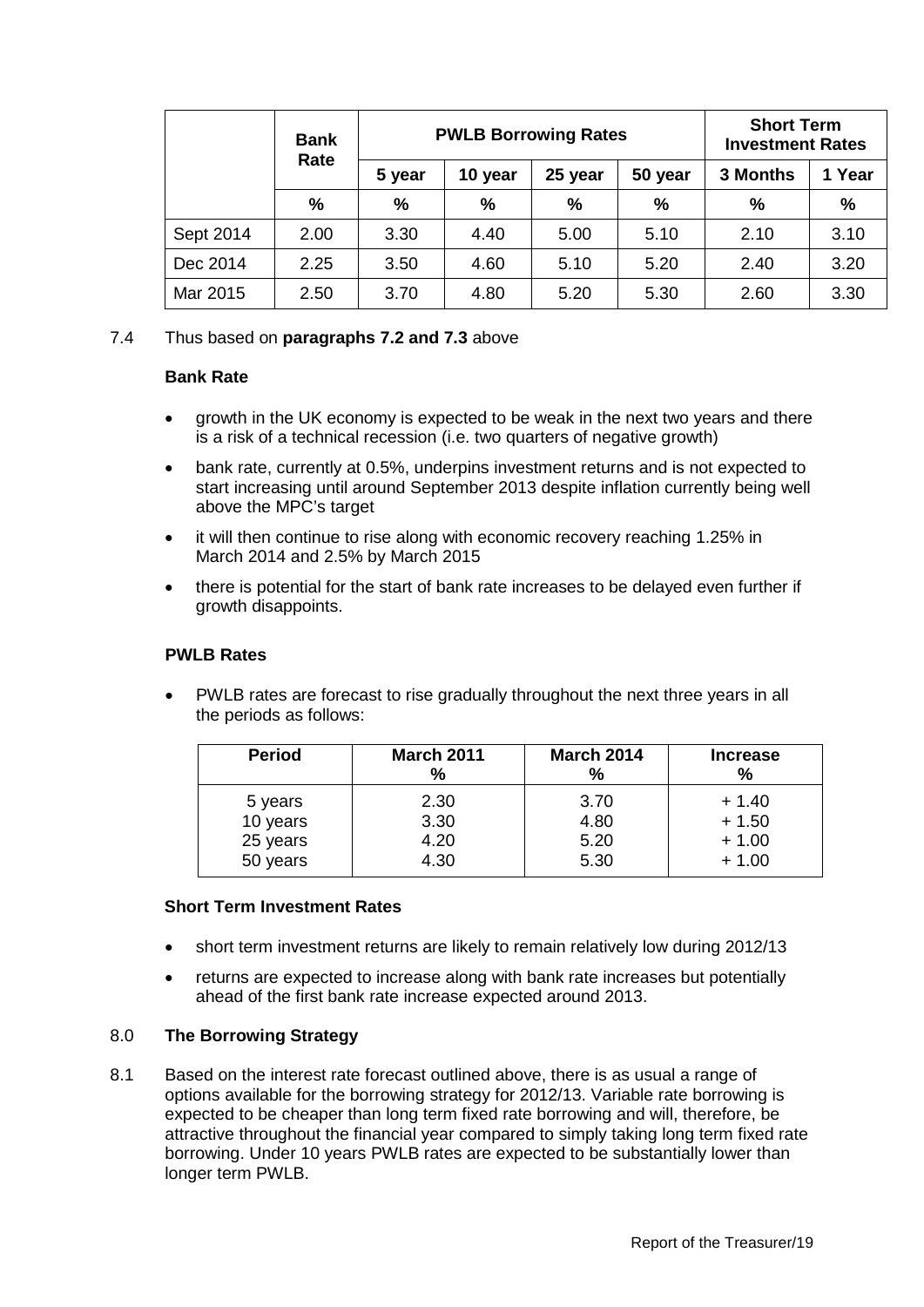8.2 The main Strategy for undertaking new borrowing will be to generally take advantage of the lowest borrowing rates available with forecast PWLB borrowing rates (see **paragraph 7.4**) for under 10 years expected to be significantly cheaper than longer term borrowing. Under 5 years rates are expected to be significantly lower than 5-10 year rates. The downside of such shorter term borrowing is the loss of long term stability in interest payments that longer term fixed interest rate borrowing provides. Rates are expected to gradually increase during the year so it may therefore be advantageous to take any shorter period borrowing earlier in the year.

### **External -v- internal borrowing**

- 8.3 2012/13 is expected to be one of continuing historically low bank rate which provides an opportunity for a variation in the usual borrowing strategy of external loans from the PWLB or money markets.
- 8.4 The Authority has cash balances. In 2011/12 there is a current daily average of £2.09m. This cash consists of cash flow generated (creditors and debtors etc); reserves, balances and provisions etc.
- 8.5 The existing borrowing policy does provide for such shorter term borrowing from the Authority's revenue cash balances depending on the relationship between short term variable interest rates and the fixed term PWLB or money market rates for longer periods. Consideration will, therefore, be given to the potential merits of internal borrowing and it is anticipated that the financing of the Authority's vehicles will be achieved in this way.
- 8.6 Over the next three years investment rates are expected to be below long term borrowing rates. A value for money assessment would indicate that value could be obtained by avoiding/delaying some or all new external borrowing and by using internal cash balances to finance new capital expenditure. This would maximise short term savings but is not risk free.
- 8.7 The use of such internal borrowing, which runs down investments, also has the benefit of reducing exposure to low interest rates on investments, and the credit risk of counterparties.
- 8.8 In considering this option, however, two significant risks to take into account are:
	- (a) the implications of day to day cash flow constraints and
	- (b) short term savings by avoiding/delaying new external borrowing in 2012/13 must be weighted against the loss of longer term interest rate stability. Thus there is the potential for incurring long term extra costs by delaying unavoidable new external borrowing until later years by which time PWLB long term rates are forecast to be significantly higher.
- 8.9 Against this background, the Treasurer will monitor the interest rate market and adopt a pragmatic approach to changing circumstances - any key strategic decisions that deviate from the above will be reported to the Authority as soon as possible.

#### **Sensitivity of the forecast**

8.10 The main sensitivities of the forecast are likely to be the two scenarios below. The Treasurer will, in conjunction with the County Council's Treasury Management Adviser, continually monitor both the prevailing interest rates and the market forecasts, adopting the following responses to a significant change of market view: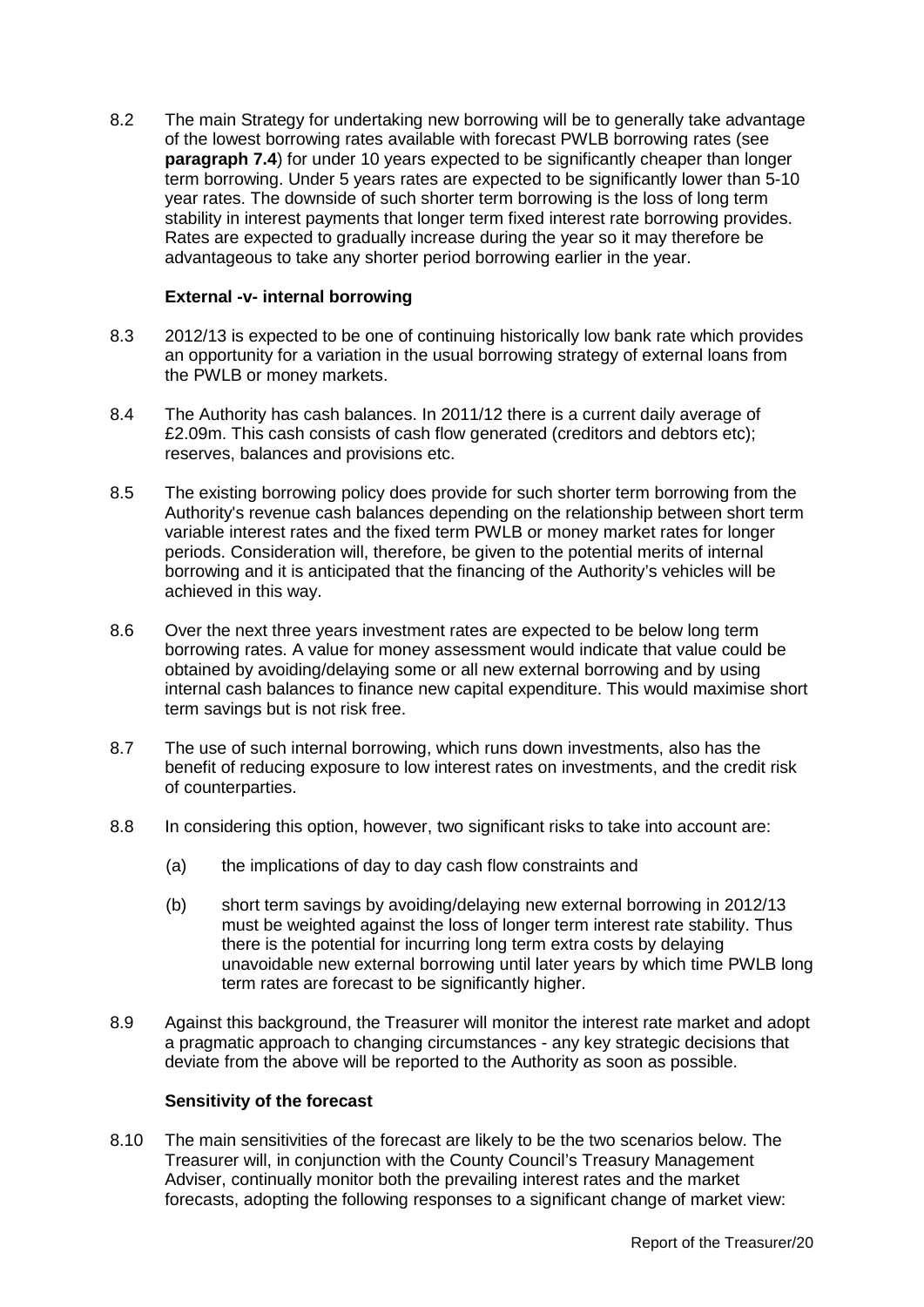- *(i) if it is felt that there was a significant risk of a sharp fall in both long and short term rates,* e.g. Due to the marked increase of risks around the relapse into recession or of risks of deflation, then long term borrowings will be postponed, and potential rescheduling from fixed rate funding into short rate funding will be considered.
- *(ii) if it is felt that there was a significant risk of a much sharper rise in both long and short term rates than currently forecast,* perhaps arising from a greater than expected increase in world economic activity or sudden increases in inflation, then the portfolio position will be re-appraised with the likely action that fixed rate funding will be drawn whilst interest rates were still relatively cheaper

# 9.0 **Minimum Revenue Provision Policy**

- 9.1 The statutory requirement for local authorities to charge revenue each year a specific sum for debt repayment was replaced in February 2008 with more flexible statutory guidance.
- 9.2 The new simple statutory duty is that a local authority shall determine for the current financial year an amount of minimum revenue provision (MRP) that it considers to be prudent. This replaces the previous prescriptive requirement that the minimum sum should be 4 % of the Authority's Capital Financing Requirement (CFR). The CFR consists of external debt plus capital expenditure financed by borrowing from internal sources (surplus cash balances).
- 9.3 Along with the above duty the Government also issued new guidance in February 2008 which requires that a Statement on the Authority's policy for its annual MRP should be submitted to the Authority for approval before the start of the financial year to which the provision will relate. The Authority are therefore legally obliged to have regard to this MRP guidance in the same way as applies to other statutory guidance such as a CIPFA Prudential Code, the CIPFA Treasury Management Code and the CLG guidance in Investments.
- 9.4 The guidance is intended to enable a more flexible approach to assessing the amount of annual provision than was required under previous statutory requirements. The guidance offers four options under which MRP might be made, with an overriding recommendation that the Authority should make prudent provision to redeem its debt liability over a period which is reasonably commensurate with that over which the capital expenditure is estimated to provide benefits (i.e. estimated useful life of the asset being financed). The previous system of 4% MRP did not necessarily provide that link. Although four options are described in the guidance, there is no intention to be prescriptive to make these the only options which a local authority may consider as being prudent.
- 9.5 The guidance also requires an annual review of MRP policy being undertaken and it is appropriate that this is done as part of this annual Treasury Management report.
- 9.6 The move to IFRS in 2010/11 involved some long term liabilities such as finance leases being brought onto balance sheets with a consequential impact on the CFR and annual MRP provision. No such long term liabilities have been identified for the Authority and therefore, no changes are required to the 2012 MRP policy.
- 9.7 The policy for 2012/13 therefore takes into account the fact that the Authority has no outstanding debt. The proposed policy is as follows.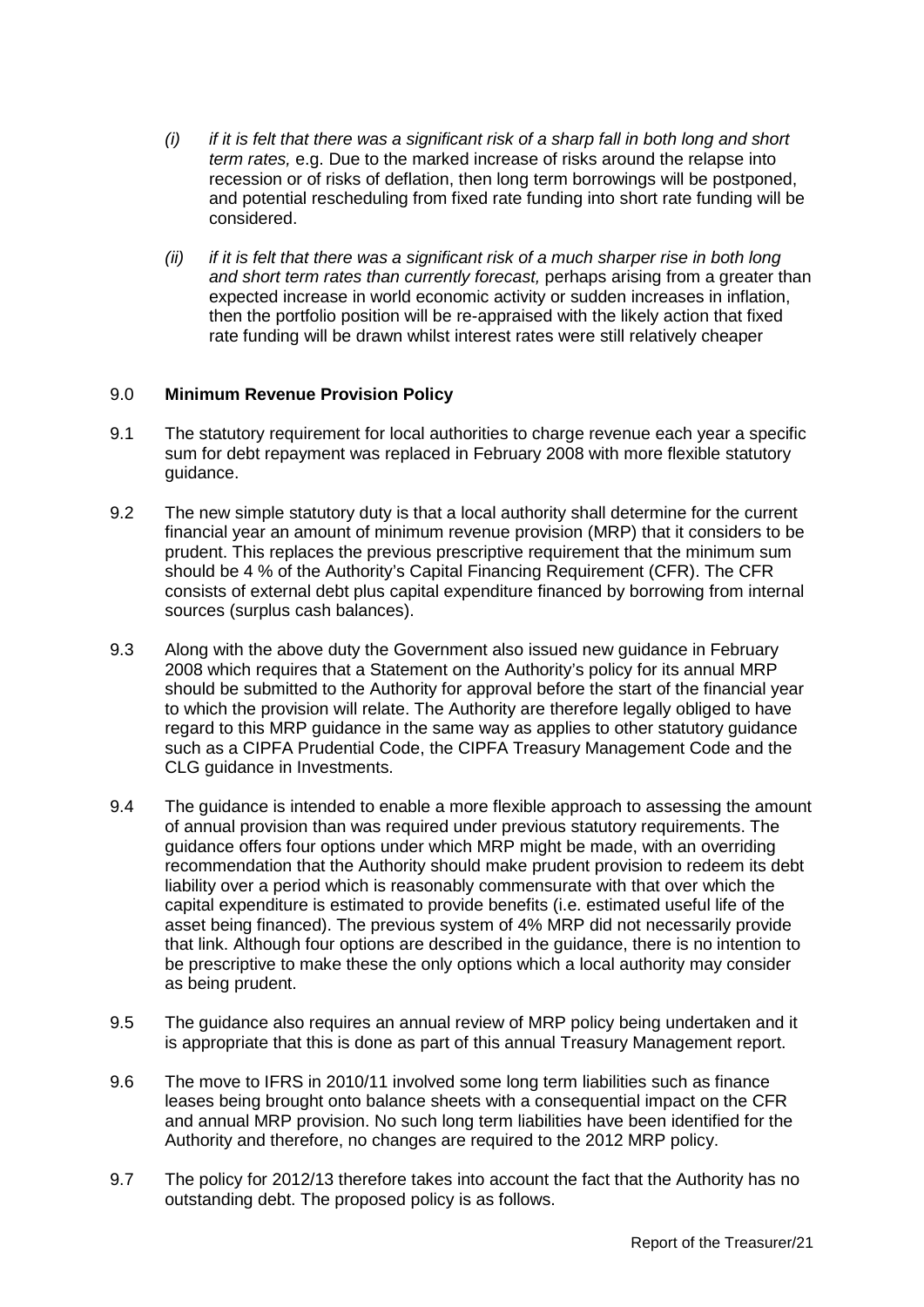**For locally agreed Prudential Borrowing on capital expenditure incurred after 1 April 2008, MRP will be calculated based on equal annual instalments over the estimated useful life of the asset for which the borrowing is undertaken.** 

- 9.8 The estimated life of relevant assets will be assessed each year based on types of capital expenditure incurred but in general will be 25 years for buildings, 50 years for land, 5 to 7 years for vehicles, plant and equipment, and 3 years for IT equipment. To the extent that expenditure is not on the creation of an asset (e.g. capital grants and loans), and is of a type that is subject to estimated life periods that are referred to in the guidance, these periods will generally be adopted by the Authority.
- 9.9 This method of calculating the MRP is a simpler alternative to depreciation accounting. The option also allows the Authority to defer the introduction of an MRP charge for new capital projects/land purchases until the year after the new asset becomes operational rather than in the year borrowing is required to finance the capital spending. This approach is beneficial for projects that take more than one year to complete and is therefore included as part of the MRP policy.
- 9.10 This policy has been used, in respect of the requirement for capital expenditure, to calculate the provisions made in the Prudential Indicators set out in section 3 of this statement.
- 9.11 Future annual reviews of the Authority's MRP Policy will be undertaken and reported to Members as part of this Annual Treasury Management report.

#### 10.0 **Annual Investment Strategy (Ais)**

- 10.1 The Treasury Management Contract with North Yorkshire County Council covers the day to day investment requirements of the Authority. The net return/cost achieved by the County Council officers will be closely monitored by the Treasurer. Bearing in mind the recent volatility in rates, this will allow the position relative to budget assumptions to be reviewed on a regular basis.
- 10.2 Within the terms of the contract the County Council continues to make all investments in accordance with the Local Government Act 2003 which requires an Annual Investment Strategy to be approved. The Authority has, therefore, adopted the Annual Investment Strategy approved by the County Council. A copy of the document is available for members on request. The information below outlines the strategy for investments.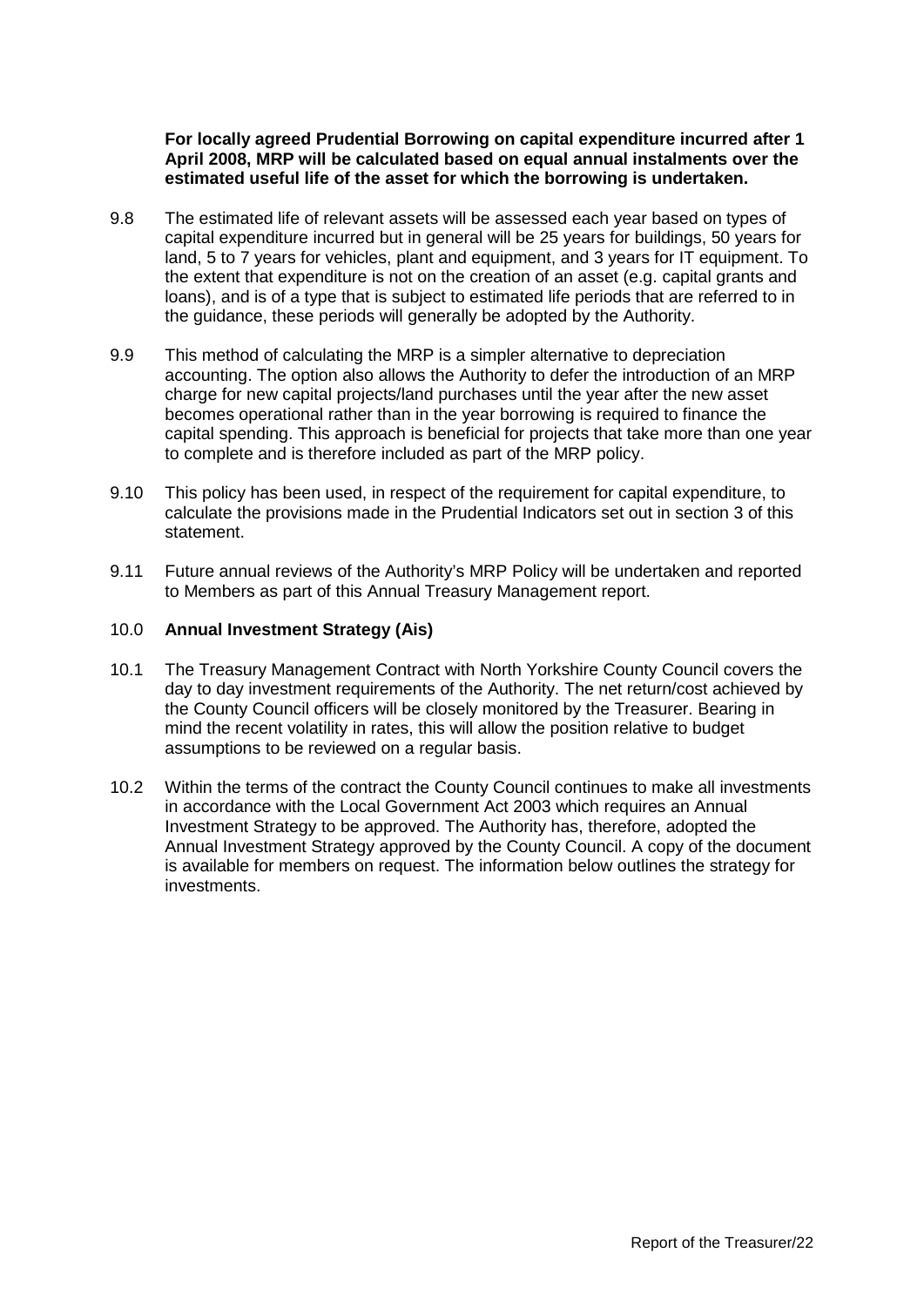- 10.3 The Authority's investment priorities are:
	- (i) the Authority will have regard to the revised Government Guidance on Local Government Investments, the Audit Commission's report on Icelandic Investments and the revised CIPFA Treasury Management in Public Services Code of Practice and Cross Sectorial Guidance Notes.
	- (ii) the Authority's investment policy has two fundamental objectives
		- the security of capital (protecting the capital sum from loss); and then
		- liquidity (keeping the money readily available for expenditure when needed).
	- (iii) the Authority will also aim to seek the highest return (yield) on its investments provided that proper levels of security and liquidity are achieved. The risk appetite of the Authority is low in order to give priority to the security of investments
	- (iv) the borrowing of monies purely to invest or on-lend and make a return is unlawful and the County Council will not engage in such activity
	- (v) investment instruments for use in the financial year are listed under **Specified**  and **Non Specified investment** categories (**see paragraphs 10.8 and 10.9**)
	- (vi) Counterparty Limits (which are set to secure the surplus funds the authority lends to counterparties) will be as set through the County Council's Treasury Management Practices Schedules
- 10.4 The County Council manages its cash balances internally, including those of this Authority.
- 10.5 Ongoing discussions will be held with the County Council's Treasury Management Adviser on whether to consider the appointment of fund manager(s) or continue investing in-house or any other appropriate investment opportunities.
- 10.6 The authority's surplus funds are invested with the County Councils funds and therefore the investment interest earned by the Authority will be from a combination of different short term investments.
- 10.7 Various changes have been made to the Lending List of the County Council for the 2012/13 Treasury Management and Investment Strategy and the Lending List is kept under regular review. This revised lending list, at the time of compiling this report, is detailed in **Schedule A**.
- 10.8 The Investment Counterparty Limits lending list for 2012/13, is divided between Specified and Non-Specified Investments. This is based on Government Guidance on Local Authority Investments which identifies investments as being either specified or non-specified.
- 10.9 All Specified Investments are identified by the Government as options with "relatively high security and high liquidity" requiring minimal reference in investment strategies. In this context, Specified Investments are defined as being sterling denominated, with maturities up to a maximum of 1 year meeting the minimum high credit quality.

Non-Specified Investments attract a greater potential for risk and are defined as being "those investments not meeting the definition of Specified Investments above".

#### 11.0 **Other Treasury Management Issues**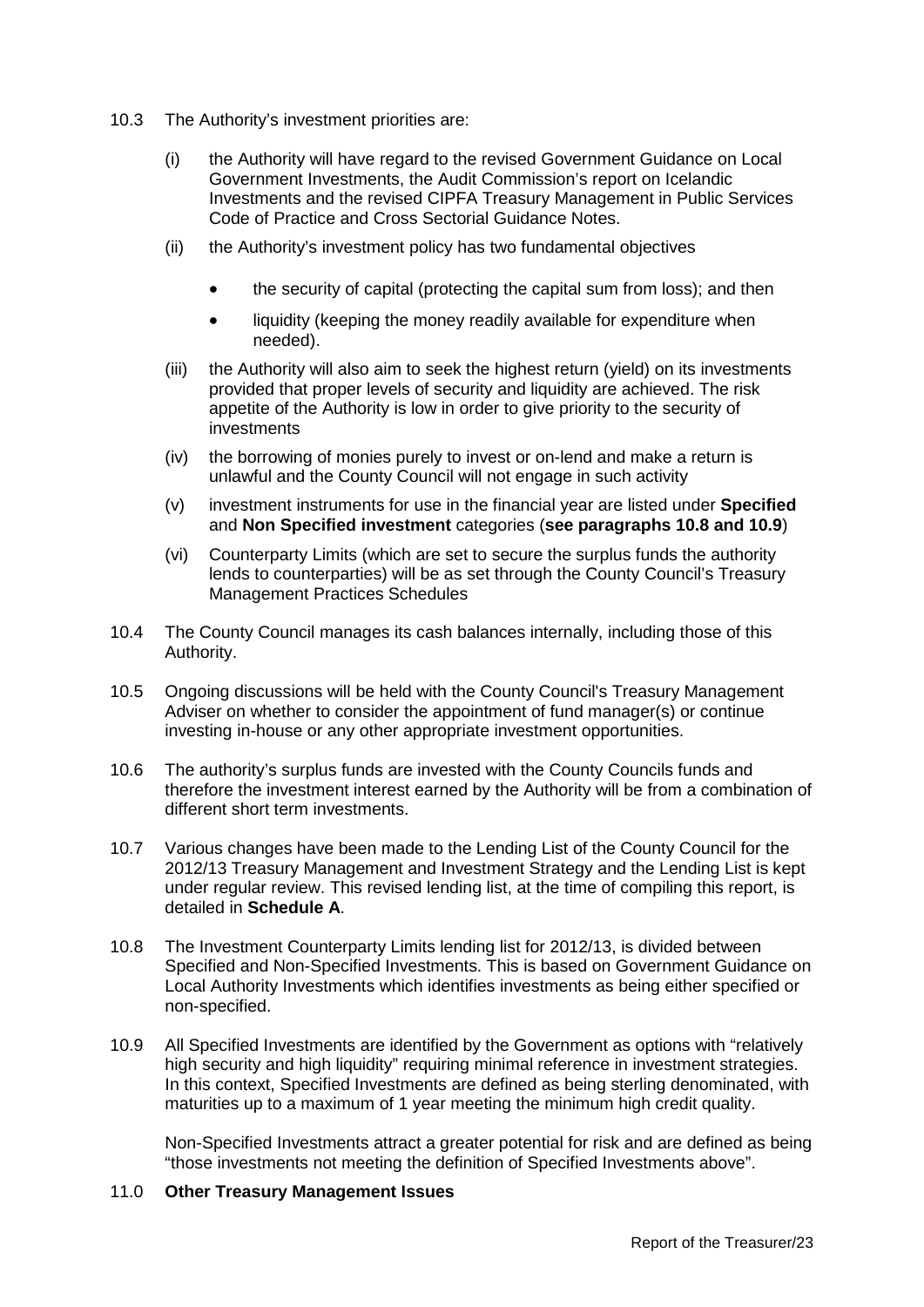11.1 The Treasurer continues to monitor and assess other potential innovative methods of funding. Depending on the way these initiatives progress, it may be necessary to review the overall financing/borrowing figures included in this Strategy. The Treasurer will monitor the position as it develops throughout the year and report as necessary to the Authority.

John Moore **Treasurer** 

Finance and Central Services County Hall **Northallerton** 18 January 2012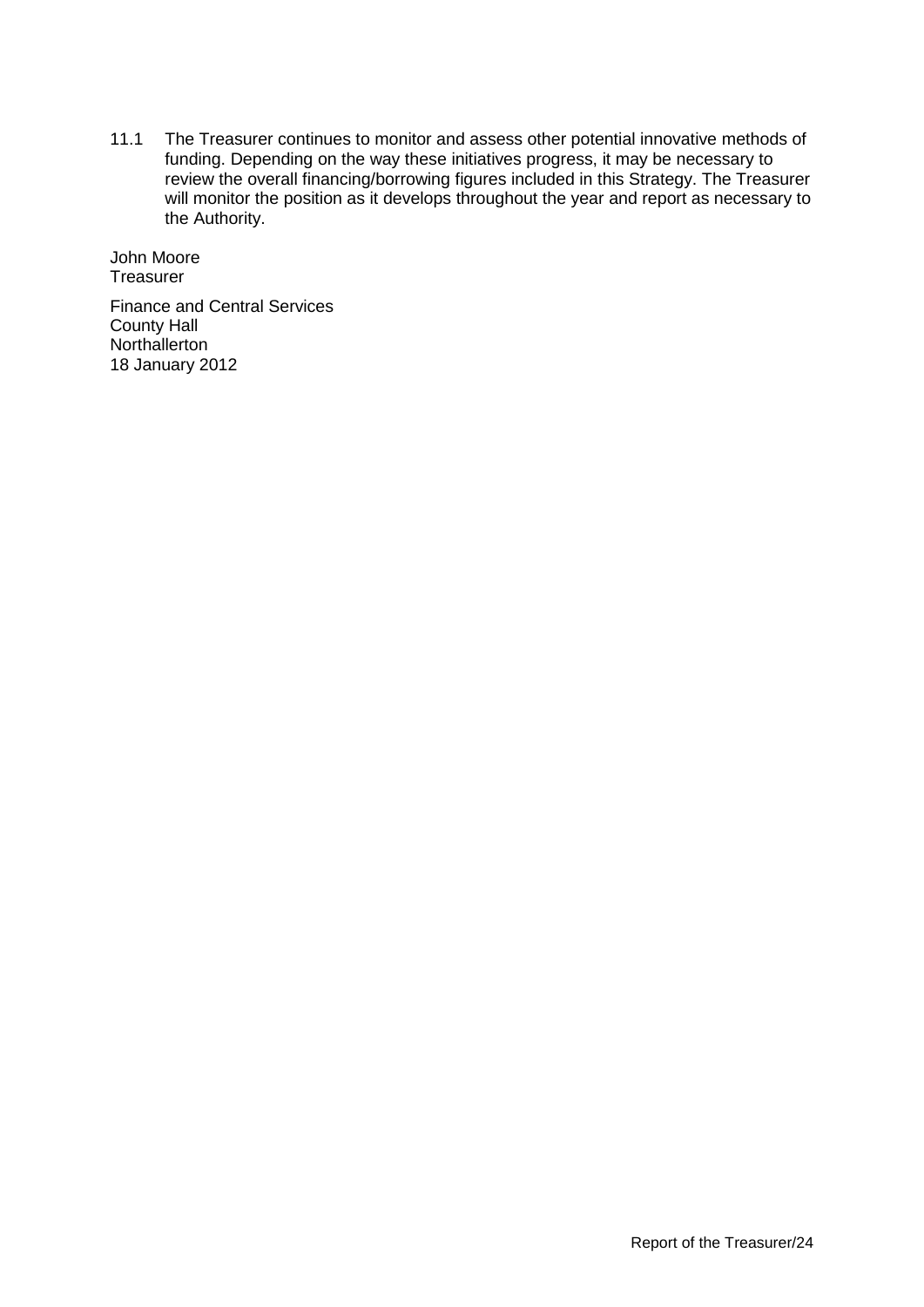# **Schedule A**

# **Approved Lending List For 2012/13**

Maximum sum invested at any time (The overall total exposure figure covers both Specified and Non-Specified investments)

|                                                     | <b>Country</b>                                                  |          | <b>Specified</b><br><b>Investments</b><br>(up to 1 year) | <b>Non-Specified</b><br><b>Investments</b><br>(over 1 year) |                          |  |
|-----------------------------------------------------|-----------------------------------------------------------------|----------|----------------------------------------------------------|-------------------------------------------------------------|--------------------------|--|
|                                                     | <b>Total</b><br><b>Time</b><br><b>Exposure</b><br>Limit *<br>£m |          |                                                          |                                                             | <b>Time</b><br>Limit *   |  |
| UK "Nationalised" banks / UK banks with UK          |                                                                 |          |                                                          |                                                             |                          |  |
| <b>Central Government involvement</b>               |                                                                 |          |                                                          |                                                             |                          |  |
| Royal Bank of Scotland                              | <b>GBR</b>                                                      |          |                                                          |                                                             |                          |  |
| <b>Natwest Bank</b>                                 | <b>GBR</b>                                                      | 60.0     | 364 days                                                 |                                                             |                          |  |
| <b>Ulster Bank Ltd</b>                              | <b>GBR</b>                                                      |          |                                                          |                                                             |                          |  |
| <b>Bank of Scotland</b>                             | <b>GBR</b>                                                      | 60.0     |                                                          |                                                             |                          |  |
| Lloyds TSB                                          | <b>GBR</b>                                                      |          | 364 days                                                 |                                                             |                          |  |
| UK "Clearing Banks" and organisations covered by    |                                                                 |          |                                                          |                                                             |                          |  |
| the UK Government guarantee of liquidity            |                                                                 |          |                                                          |                                                             |                          |  |
| Santander UK plc (includes Cater Allen)             | <b>GBR</b>                                                      | 40.0     | 3 months                                                 |                                                             |                          |  |
| <b>Barclays Bank</b>                                | <b>GBR</b>                                                      | 50.0     | 3 months                                                 |                                                             |                          |  |
| <b>HSBC</b>                                         | <b>GBR</b>                                                      | 30.0     | 3 months                                                 |                                                             |                          |  |
| Clydesdale Bank (trading as Yorkshire               | <b>GBR</b>                                                      | 30.0     | temporarily                                              |                                                             |                          |  |
| Bank)                                               |                                                                 |          | suspended                                                |                                                             |                          |  |
| Nationwide Building Society                         | <b>GBR</b>                                                      | 30.0     | 3 months                                                 | $\blacksquare$                                              |                          |  |
| Other UK based banks and high quality Foreign       |                                                                 |          |                                                          |                                                             |                          |  |
| <b>Banks</b>                                        |                                                                 |          |                                                          |                                                             |                          |  |
| National Australia Bank                             | <b>AUS</b>                                                      |          | See Clydesdale above                                     |                                                             |                          |  |
| Canadian Imperial Bank of Commerce                  | CAN                                                             | 20.0     | 3 months                                                 |                                                             |                          |  |
| Deutsche Bank                                       | <b>DEU</b>                                                      | 20.0     | 3 months                                                 | Ξ.                                                          |                          |  |
| Nordea Bank Finland                                 | <b>FIN</b>                                                      | 20.0     | 3 months                                                 |                                                             |                          |  |
| Credit Industriel et Commercial                     | <b>FRA</b>                                                      | 20.0     | 3 months                                                 |                                                             |                          |  |
| <b>BNP Paribas Fortis</b>                           | <b>FRA</b>                                                      | 20.0     | 3 months                                                 |                                                             | $\overline{\phantom{a}}$ |  |
| Nordea Bank AB                                      | <b>SWE</b>                                                      | 20.0     | 3 months                                                 | -                                                           | $\overline{\phantom{a}}$ |  |
| Svenska Handelsbanken                               | <b>SWE</b>                                                      | 20.0     | 3 months                                                 |                                                             |                          |  |
| <b>Local Authorities</b>                            |                                                                 |          |                                                          |                                                             |                          |  |
| County / Unitary / Metropolitan / District Councils | 20.0                                                            | 364 days | 5.0                                                      | 2 years                                                     |                          |  |
| Police / Fire Authorities                           | 20.0                                                            | 364 days | 5.0                                                      | 2 years                                                     |                          |  |
| <b>National Park Authorities</b>                    | 20.0                                                            | 364 days | 5.0                                                      | 2 years                                                     |                          |  |
| <b>Other Deposit Takers</b>                         |                                                                 |          |                                                          |                                                             |                          |  |
| <b>Money Market Funds</b>                           | 20.0                                                            | 364 days | 5.0                                                      | 2 years                                                     |                          |  |
| <b>UK Debt Management Account</b>                   | 100.0                                                           | 364 days | 5.0                                                      | 2 years                                                     |                          |  |

\* Based on data as at 20 January 2012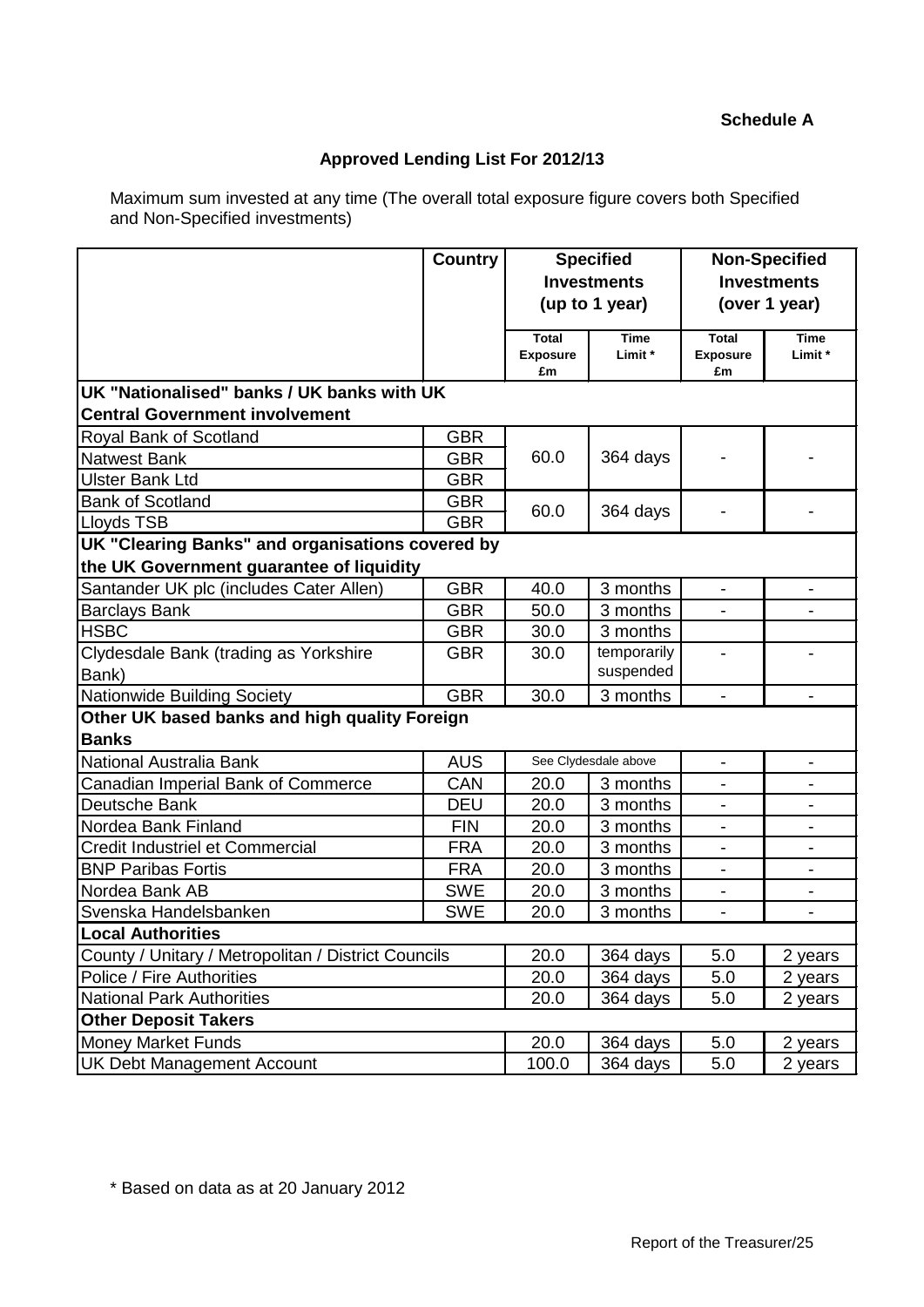# **North Yorkshire County Council Annual Investment Strategy 2012/13 Specified Investments**

| <b>Investment</b>                                                                                                                                                                                         | Security /<br><b>Minimum Credit Rating</b>                                                                                                         | <b>Circumstances of use</b>                                                                                 |
|-----------------------------------------------------------------------------------------------------------------------------------------------------------------------------------------------------------|----------------------------------------------------------------------------------------------------------------------------------------------------|-------------------------------------------------------------------------------------------------------------|
| Term Deposits with the UK Government or with UK Local Authorities<br>(as per Local Government Act 2003) with maturities up to 1 year                                                                      | High security as backed by UK Government                                                                                                           | In-house                                                                                                    |
| Term Deposits with credit rated deposit takers (banks & building<br>societies), including callable deposits with maturities less than 1 year                                                              |                                                                                                                                                    | In-house                                                                                                    |
| Certificates of Deposits issued by credit rated deposit takes (banks &<br>building societies) up to 1 year                                                                                                | Organisations assessed as having "high<br>credit quality"<br>plus<br>a minimum Sovereign rating of<br>AA- for the country in which an organisation | Fund Manager or In-<br>house buy & hold after<br>consultation from<br><b>Treasury Management</b><br>Advisor |
| <b>Forward deals</b> with credit rated banks & building societies less than 1<br>year (i.e. negotiated deal plus period of deposit)                                                                       | is domiciled                                                                                                                                       | In-house via a broker or<br>direct                                                                          |
| Money Market Funds i.e. collective investment scheme as defined in SI<br>2004 No 534<br>These funds have no maturity date                                                                                 | Fund must be AAA rated                                                                                                                             | In-house<br>limited to £20m but as<br>yet not used                                                          |
| Gilts (with maturities of up to 1 year)<br>Custodial arrangements prior to purchase                                                                                                                       | Government backed                                                                                                                                  | Fund Manager or In-<br>house buy & hold after<br>consultation from<br><b>Treasury Management</b><br>Advisor |
| Bonds issued by a financial institution that is guaranteed by the UK<br>Government (as defined in SI 2004 No 534) with maturities under 12<br>months<br>Custodial arrangements required prior to purchase |                                                                                                                                                    | After consultation with<br><b>Treasury Management</b><br>Advisor                                            |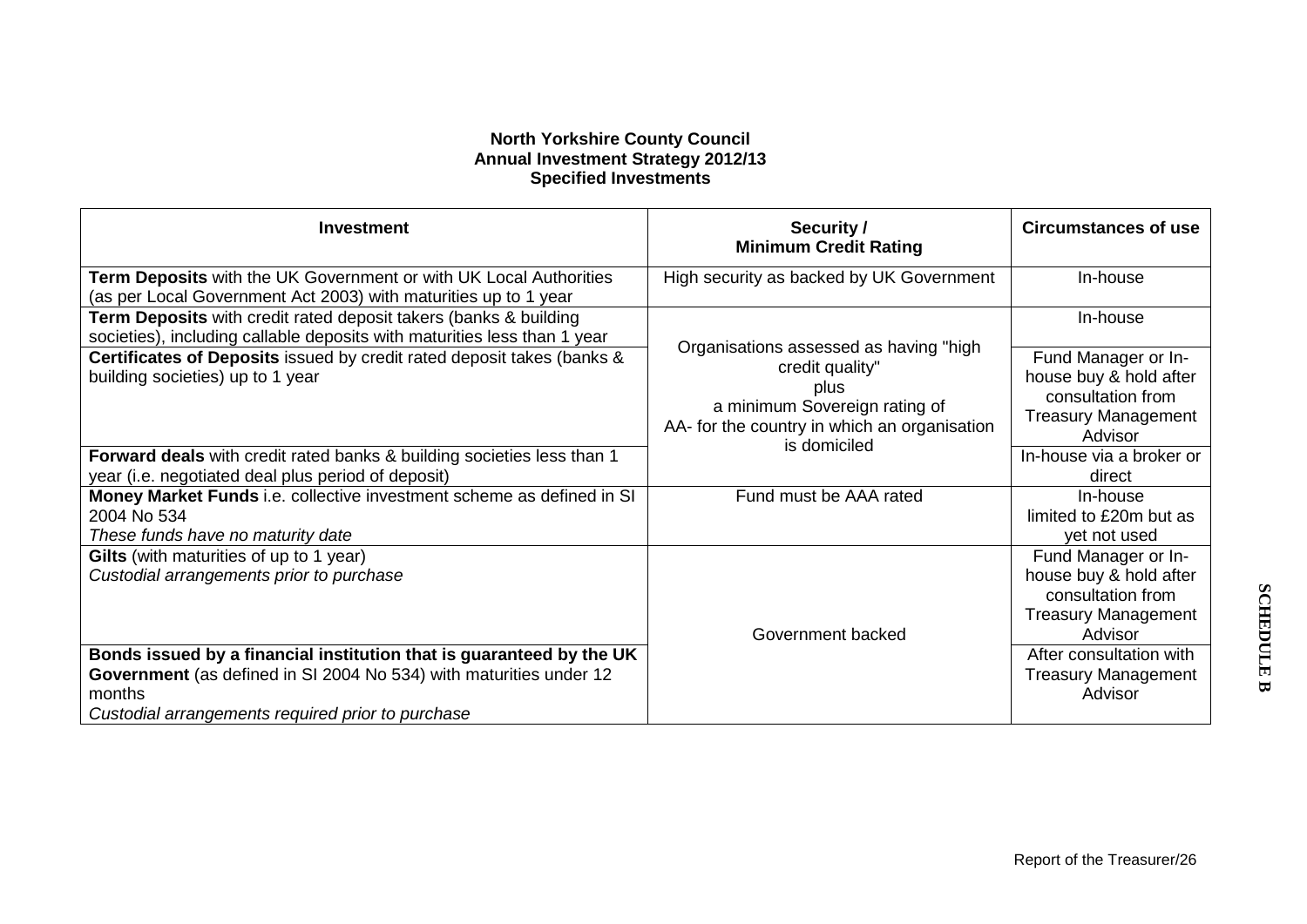| <b>Investment</b>                                                                                                                                                                                | A)<br>B) | Why use it?<br><b>Associated risks?</b>                                                                                                                                                                                                                                                                                                                | Security /<br><b>Minimum</b><br><b>Credit Rating</b>                                                              | <b>Circumstances</b><br>of use                                                                                   | Max % of<br>overall<br>investments or<br>cash limits in<br>each category                                                                                      | <b>Maximum</b><br>investment<br>with any one<br>counterparty | <b>Maximum</b><br><b>Maturity</b><br><b>Period</b>                       |
|--------------------------------------------------------------------------------------------------------------------------------------------------------------------------------------------------|----------|--------------------------------------------------------------------------------------------------------------------------------------------------------------------------------------------------------------------------------------------------------------------------------------------------------------------------------------------------------|-------------------------------------------------------------------------------------------------------------------|------------------------------------------------------------------------------------------------------------------|---------------------------------------------------------------------------------------------------------------------------------------------------------------|--------------------------------------------------------------|--------------------------------------------------------------------------|
| Term Deposit with<br>credit rated deposit<br>takers (banks &<br>building societies), UK<br>Government and other<br><b>Local Authorities with</b><br>maturities greater than<br>1 year            | A)<br>B) | Certainty of return over period<br>invested which would be useful<br>for budget purposes<br>Not Liquid, cannot be traded or<br>i)<br>repaid prior to maturity<br>ii)<br>Return will be lower if interest<br>rates rise after making deposit<br>iii)<br>Credit risk as potential for<br>greater deterioration of credit<br>quality over a longer period | Organisations<br>assessed as<br>having "high<br>credit quality"                                                   | In-house via<br>money market<br>broker or direct                                                                 | 100% of agreed<br>proportion (20%)<br>of core cash<br>balance that can<br>be invested for<br>more than 1<br>year (£12m<br>based on<br>estimate for<br>2012/13 | £5m                                                          |                                                                          |
| <b>Certificates of</b><br>Deposit with credit<br>rated deposit takers<br>(banks & building<br>societies) with<br>maturities greater than<br>1 year<br>Custodial arrangement<br>prior to purchase | A)<br>B) | Attractive rates of return over<br>period invested and in theory<br>tradable<br>Market or "interest rate" risk; the<br>yield is subject to movement<br>during life of CD which could<br>negatively impact on its price                                                                                                                                 | Plus<br>a minimum<br>Sovereign<br>rating of AA-<br>for the country<br>in which an<br>organisation is<br>domiciled | <b>Fund Manager</b><br>or in-house buy<br>& hold after<br>consultation with<br>Treasury<br>Management<br>Advisor | 25% of agreed<br>proportion (20%)<br>of core cash<br>balance that can<br>be invested for<br>more than 1<br>year (£3m)                                         | £3m                                                          | 2 years<br>subject to<br>potential<br>future<br>review with<br>a maximum |
| <b>Callable Deposits</b><br>with credit rated<br>deposit takers (banks<br>& building societies)<br>with maturities greater<br>than 1 year                                                        | A)       | Enhanced Income - potentially<br>higher return than using a term<br>deposit with a similar maturity                                                                                                                                                                                                                                                    |                                                                                                                   | To be used in-<br>house after<br>consultation with<br>Treasury<br>Management<br>Advisor                          | 50% of agreed<br>proportion (20%)<br>of core cash<br>balance that can<br>be invested for<br>more than 1<br>year (£6m)                                         | £5m                                                          | of no<br>longer than<br>5 years                                          |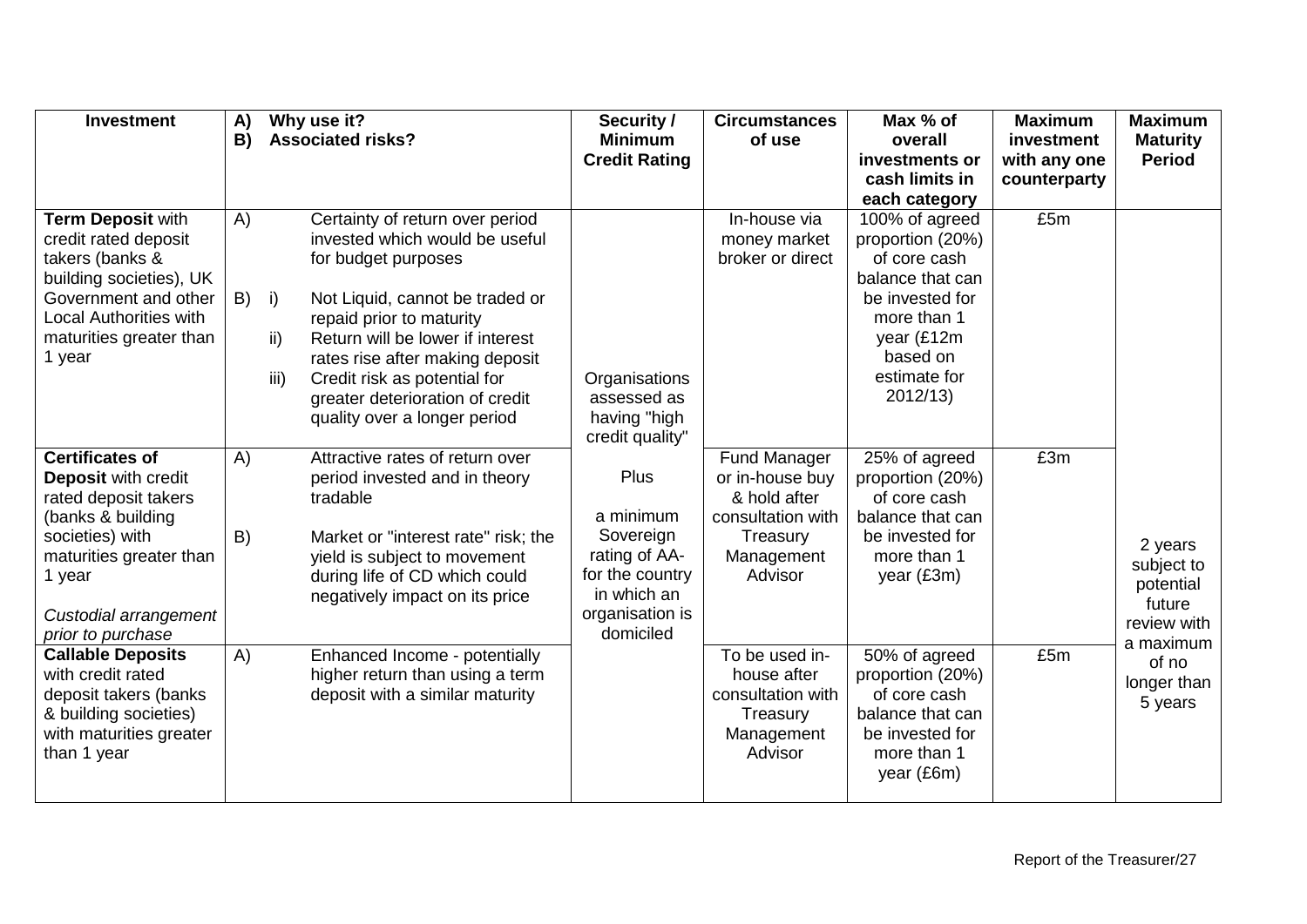| <b>Investment</b>                                                                                                                                   | A)<br>B) | Why use it?<br><b>Associated risks?</b>                                                                                                                                                                                                                                                                                                     | Security /<br><b>Minimum</b><br><b>Credit Rating</b>                                                                                                                                 | <b>Circumstances</b><br>of use                                                          | Max % of<br>overall<br>investments or<br>cash limits in<br>each category                                              | <b>Maximum</b><br>investment<br>with any one<br>counterparty | <b>Maximum</b><br><b>Maturity</b><br><b>Period</b> |
|-----------------------------------------------------------------------------------------------------------------------------------------------------|----------|---------------------------------------------------------------------------------------------------------------------------------------------------------------------------------------------------------------------------------------------------------------------------------------------------------------------------------------------|--------------------------------------------------------------------------------------------------------------------------------------------------------------------------------------|-----------------------------------------------------------------------------------------|-----------------------------------------------------------------------------------------------------------------------|--------------------------------------------------------------|----------------------------------------------------|
|                                                                                                                                                     | B)       | Not Liquid - only borrower has<br>i)<br>the right to pay back the deposit;<br>the lender does not have a<br>similar call period over which the<br>investment will actually be held is<br>not known at the outset<br>ii)<br>Interest rate risk; borrower will<br>not pay back deposit if interest<br>rates rise after the deposit is<br>made |                                                                                                                                                                                      |                                                                                         |                                                                                                                       |                                                              |                                                    |
| <b>Forward Deposits</b><br>with a credit rated<br>bank or building<br>society $> 1$ year (i.e.<br>negotiated deal period<br>plus period of deposits | A)<br>B) | Known rate of return over the<br>period the monies are invested -<br>aids forward planning<br>i)<br>Credit risk is over the whole<br>period not just when monies are<br>invested<br>ii)<br>Cannot renege on making the<br>investment if credit quality falls or<br>interest rates rise in the interim<br>period                             | Organisations<br>assessed as<br>having "high<br>credit quality"<br>Plus a<br>minimum<br>Sovereign<br>rating of AA-<br>for the country<br>in which an<br>organisation is<br>domiciled | To be used in-<br>house after<br>consultation with<br>Treasury<br>Management<br>Advisor | 25% of agreed<br>proportion (20%)<br>of core cash<br>balance that can<br>be invested for<br>more than 1<br>year (£3m) | £3m                                                          |                                                    |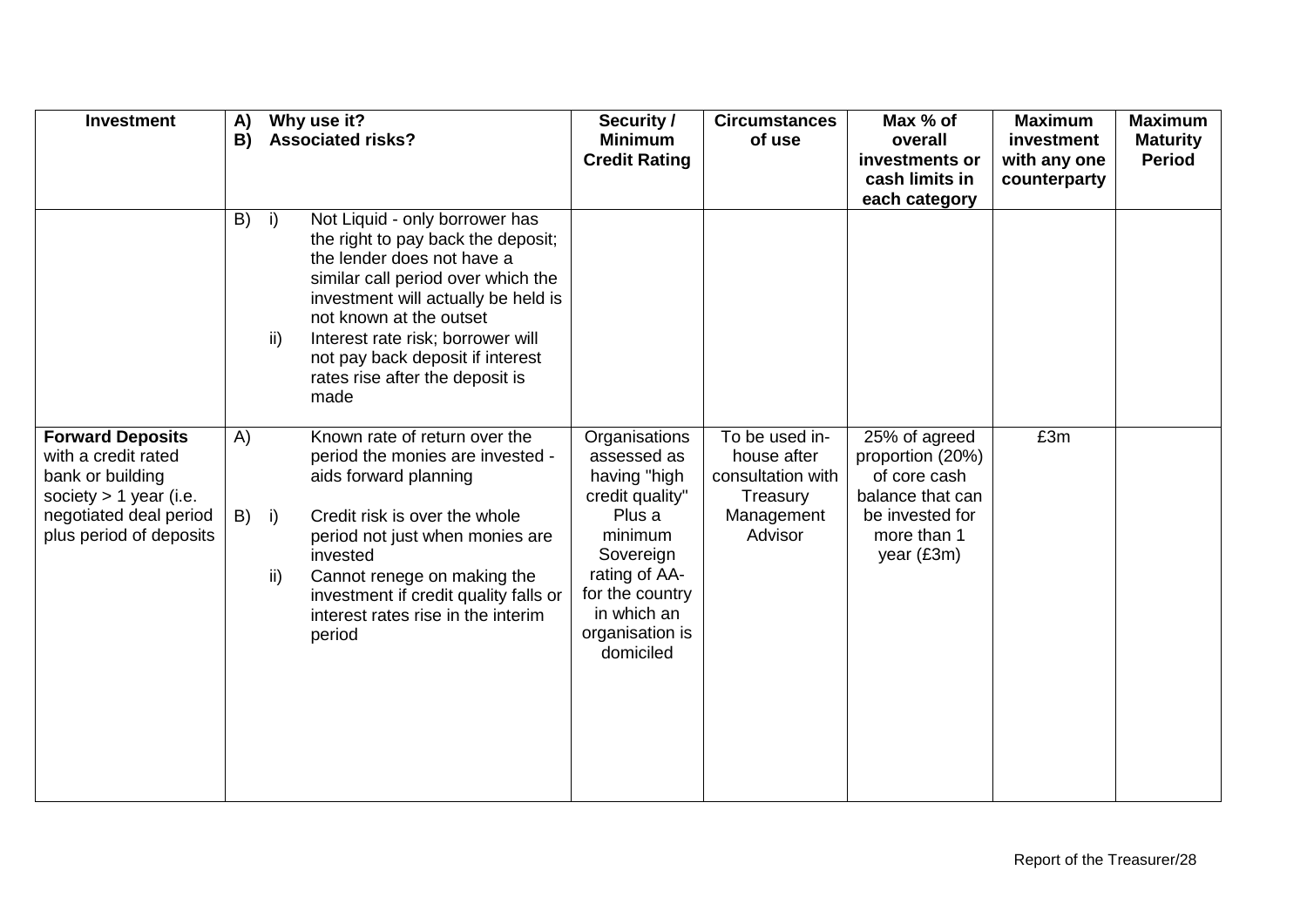| <b>Investment</b>                                                                                                                                                                                                                  | A)<br>B) | Why use it?<br><b>Associated risks?</b> |                                                                                                                                                                                                                                                                                        | Security /<br><b>Minimum</b><br><b>Credit Rating</b> | <b>Circumstances</b><br>of use                                                                                                         | Max % of<br>overall<br>investments or<br>cash limits in<br>each category                                              | <b>Maximum</b><br>investment<br>with any one<br>counterparty | <b>Maximum</b><br><b>Maturity</b><br><b>Period</b>                                                          |
|------------------------------------------------------------------------------------------------------------------------------------------------------------------------------------------------------------------------------------|----------|-----------------------------------------|----------------------------------------------------------------------------------------------------------------------------------------------------------------------------------------------------------------------------------------------------------------------------------------|------------------------------------------------------|----------------------------------------------------------------------------------------------------------------------------------------|-----------------------------------------------------------------------------------------------------------------------|--------------------------------------------------------------|-------------------------------------------------------------------------------------------------------------|
| Bonds issued by a<br>financial institution<br>that is guaranteed by<br>the UK Government<br>(as defined in SI 2004<br>No 534) with<br>maturities in excess of<br>1 year<br>Custodial<br>arrangements required<br>prior to purchase | A)<br>B) | i)<br>ii)<br>iii)<br>iv)                | Excellent credit quality<br><b>Relatively Liquid</b><br>If held to maturity, yield is known<br>in advance<br>Enhanced rate in comparison to<br>gilts<br>Market or "interest rate" risk;<br>yield subject to movement during<br>life off bond which could impact<br>on price            | AA or<br>Government<br>backed                        | In-house on a<br>"buy and hold"<br>basis after<br>consultation with<br>Treasury<br>Management<br>Advisor or use<br>by Fund<br>Managers | 25% of agreed<br>proportion (20%)<br>of core cash<br>balance that can<br>be invested for<br>more than 1<br>year (£3m) | N/A                                                          | 2 years<br>subject to<br>potential<br>future<br>review with<br>a maximum<br>of no<br>longer than<br>5 years |
| <b>Bonds issued by</b><br><b>Multilateral</b><br>development banks<br>(as defined in SI 2004<br>No 534) with<br>maturities in excess of<br>1 year<br>Custodial<br>arrangements required<br>prior to purchase                       | A)<br>B) | i)<br>ii)<br>iii)<br>iv)                | Excellent credit quality<br><b>Relatively Liquid</b><br>If held to maturity, yield is known<br>in advance<br>Enhanced rate in comparison to<br>gilts<br>Market or "interest rate" risk;<br>yield subject to movement during<br>life off bond which could<br>negatively impact on price | AA or<br>Government<br>backed                        | In-house on a<br>"buy and hold"<br>basis after<br>consultation with<br>Treasury<br>Management<br>Advisor                               | 25% of agreed<br>proportion (20%)<br>of core cash<br>balance that can<br>be invested for<br>more than 1<br>year (£3m) | £3m                                                          |                                                                                                             |